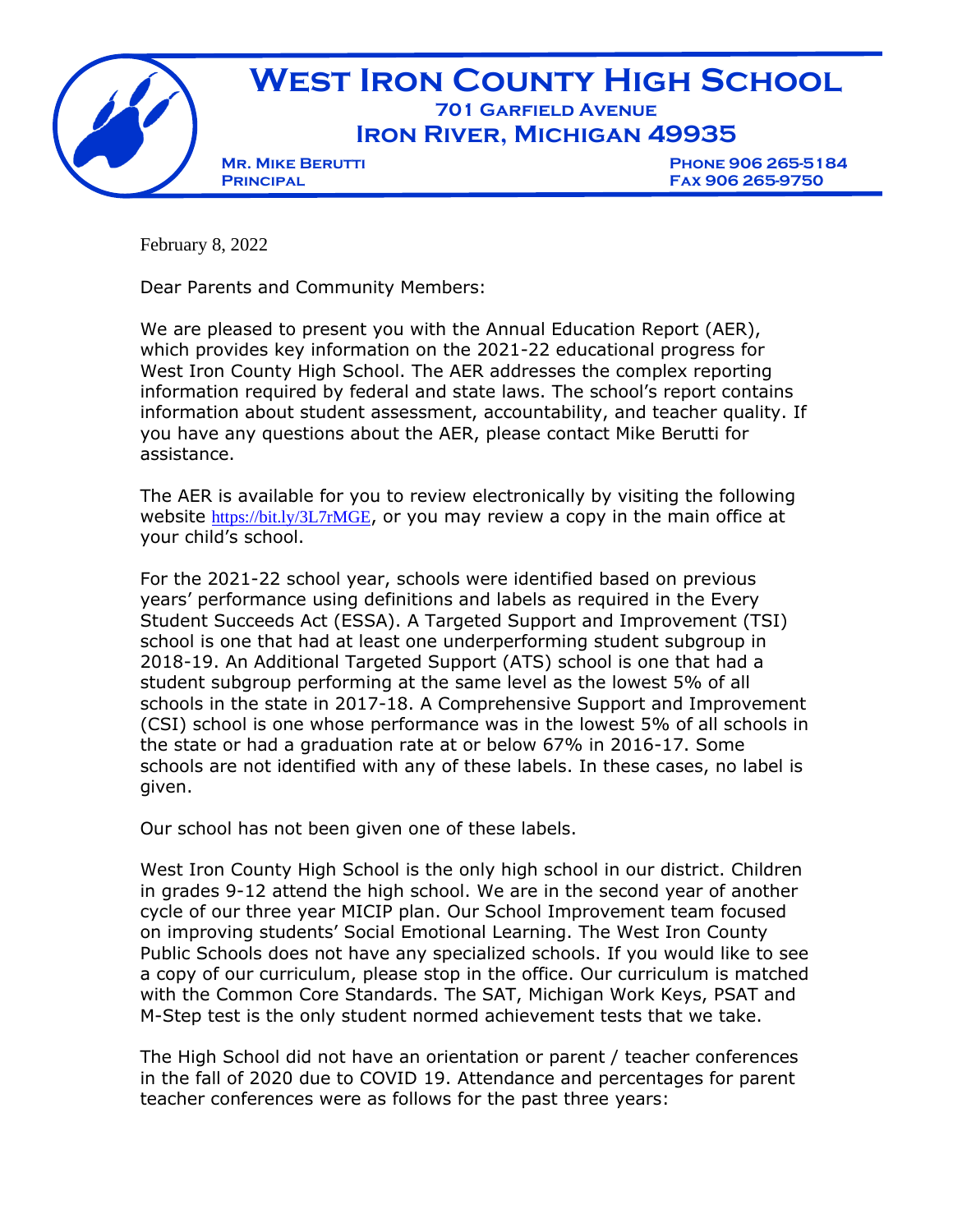2017- 28 of our 57 families were in attendance for a 49% 2018- 26 of our 67 families were in attendance for a 39% 2019- 29 of our 66 families were in attendance for a 44%

10th Grade 2017- 28 of our 62 families were in attendance for a 45% 2018- 28 of our 60 families were in attendance for a 47% 2019- 27 0f our 65 families were in attendance for a 41%

11th Grade 2017- 25 of our 58 families were in attendance for a 43% 2018- 26 of our 61 families were in attendance for a 43% 2019- 27 of our 61 families were in attendance for a 44%

12th Grade 2017- 22 of our 51 families were in attendance for a 43% 2018- 22 of our 55 families were in attendance for a 40% 2019- 23 of our 58 families were in attendance for a 40%

West Iron County High School offers one in house college level class, Calculus, through Northern Michigan University. We also offer Dual Enrollment classes through Bay West College and had 15 students 13 students earn college credits during the 2020-2021 school year.

We, at West Iron County High School, are proud of our students and the work that is accomplished to meet federal and state guidelines. We thank you for your continued support with your children. We encourage you to continue to instill in your child the importance of a good education.

Sincerely,

Mike Berutti Principal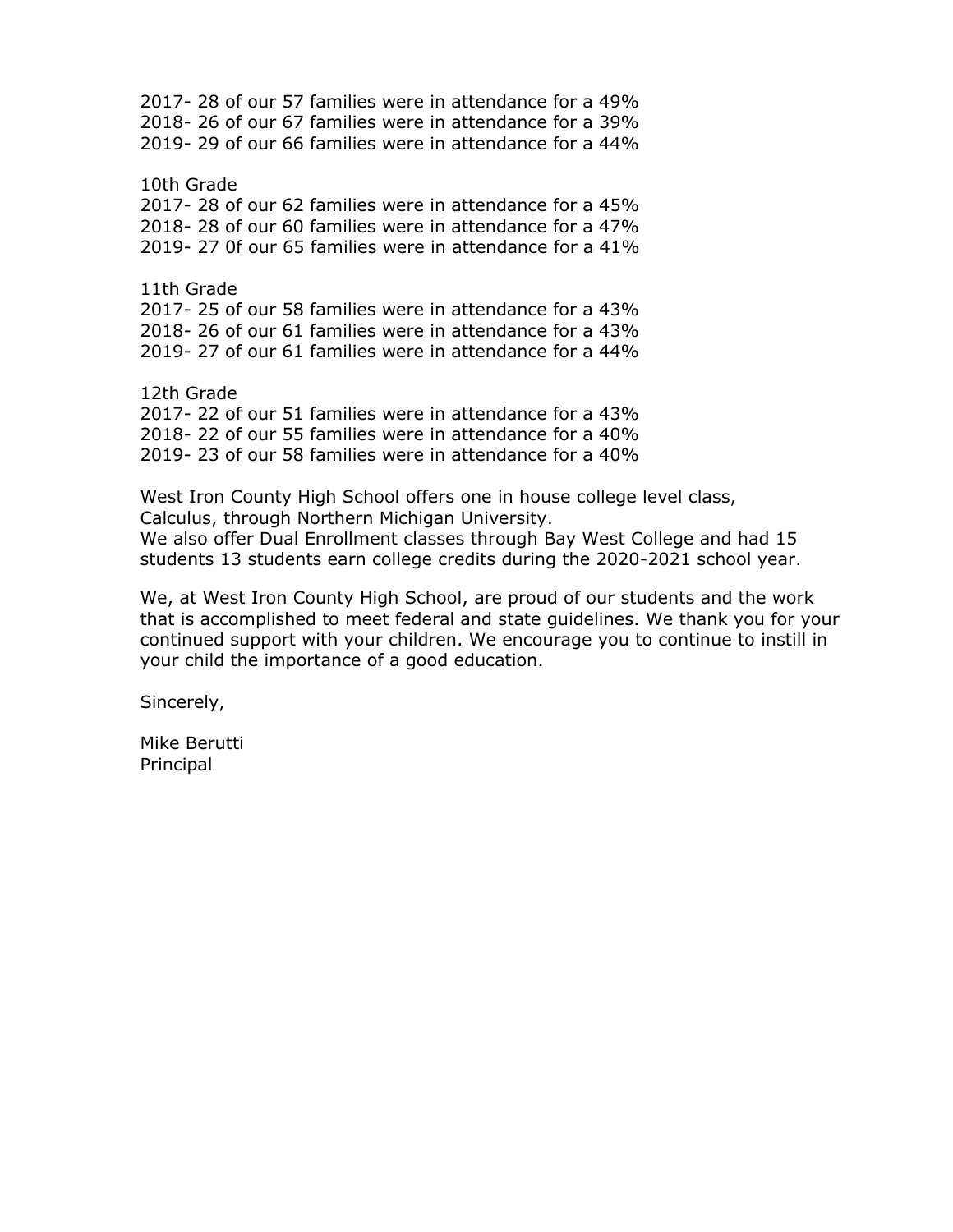

## **Annual Education Report West Iron County High School (01852)**

### **M-STEP Grades 3-11**

| Subject Grade |                          | Student School<br>Group                        | Year    | State<br><sub>S</sub><br>nt | <b>State</b><br>S<br>nt | Percent Number Percent Number Percent Number Advanc Advanc Proficie Proficie<br>Student Student Student Student Student Student ed<br><sub>S</sub><br>Proficie Proficie Proficie Proficie Proficie Proficie<br>nt | <sub>S</sub><br>nt | <sub>S</sub><br>nt | $\mathcal{S}$<br>nt |         | District District School School Percent Number Percent Number Percent Number Percent Number<br>ed | nt      | nt    | Partiall<br>nti | Partiall<br>Proficie Proficie nt<br>nt | <b>Not</b><br>Proficie Proficie | <b>Not</b><br>nt |
|---------------|--------------------------|------------------------------------------------|---------|-----------------------------|-------------------------|-------------------------------------------------------------------------------------------------------------------------------------------------------------------------------------------------------------------|--------------------|--------------------|---------------------|---------|---------------------------------------------------------------------------------------------------|---------|-------|-----------------|----------------------------------------|---------------------------------|------------------|
| Science       | 11th<br>Grade<br>Content | All<br>Students                                | 2020-21 | 15.5%                       | 8,811                   | 15.0%                                                                                                                                                                                                             | l 6                | 15.0%              | 6                   | 10%     | $<$ 3                                                                                             |         |       | 37.5%           | 15                                     | 47.5%                           | 19               |
| Science       | 11th<br>Grade<br>Content | America<br>In Indian<br>or<br>Alaska<br>Native | 2020-21 | 8.6%                        | 36                      | $\star$                                                                                                                                                                                                           | $\star$            |                    | $\star$             | $\star$ | $\star$                                                                                           | $\star$ |       |                 |                                        |                                 |                  |
| Science       | 11th<br>Grade<br>Content | Hispanic<br>of Any<br>Race                     | 2020-21 | 8.2%                        | 313                     |                                                                                                                                                                                                                   |                    |                    |                     |         |                                                                                                   |         |       |                 |                                        |                                 |                  |
| Science       | 11th<br>Grade<br>Content | White                                          | 2020-21 | 16.9%                       | 7,499                   | 16.7%                                                                                                                                                                                                             | 6                  | 16.7%              | 6                   | 10%     | $<$ 3                                                                                             | $\star$ |       | 38.9%           | 14                                     | 44.4%                           | 16               |
| Science       | 11th<br>Grade<br>Content | Female                                         | 2020-21 | 12.9%                       | 3,611                   | 20%                                                                                                                                                                                                               | $<$ 3              | 20%                | $\star$             | 20%     | $<$ 3                                                                                             | 20%     | $<$ 3 |                 | 11                                     |                                 |                  |
| Science       | 11th<br>Grade<br>Content | Male                                           | 2020-21 | 18.0%                       | 5,200                   | 22.2%                                                                                                                                                                                                             | $\overline{4}$     | 22.2%              | 4                   | 20%     | $<$ 3                                                                                             | 20%     |       | 22.2%           | $\overline{4}$                         | 55.6%                           | 10               |
| Science       | 11th<br>Grade<br>Content | Economi 2020-21<br>cally<br>Disadva<br>ntaged  |         | 7.9%                        | 1,643                   | 20%                                                                                                                                                                                                               | $\overline{4}$     | 20%                | 4                   | 20%     | $<$ 3                                                                                             | 20%     |       |                 | 8                                      |                                 | 10               |
| Science       | 11th<br>Grade<br>Content | Students 2020-21<br>With<br>Disabiliti<br>es   |         | 2.8%                        | 130                     |                                                                                                                                                                                                                   |                    |                    | $\star$             |         |                                                                                                   |         |       |                 |                                        |                                 |                  |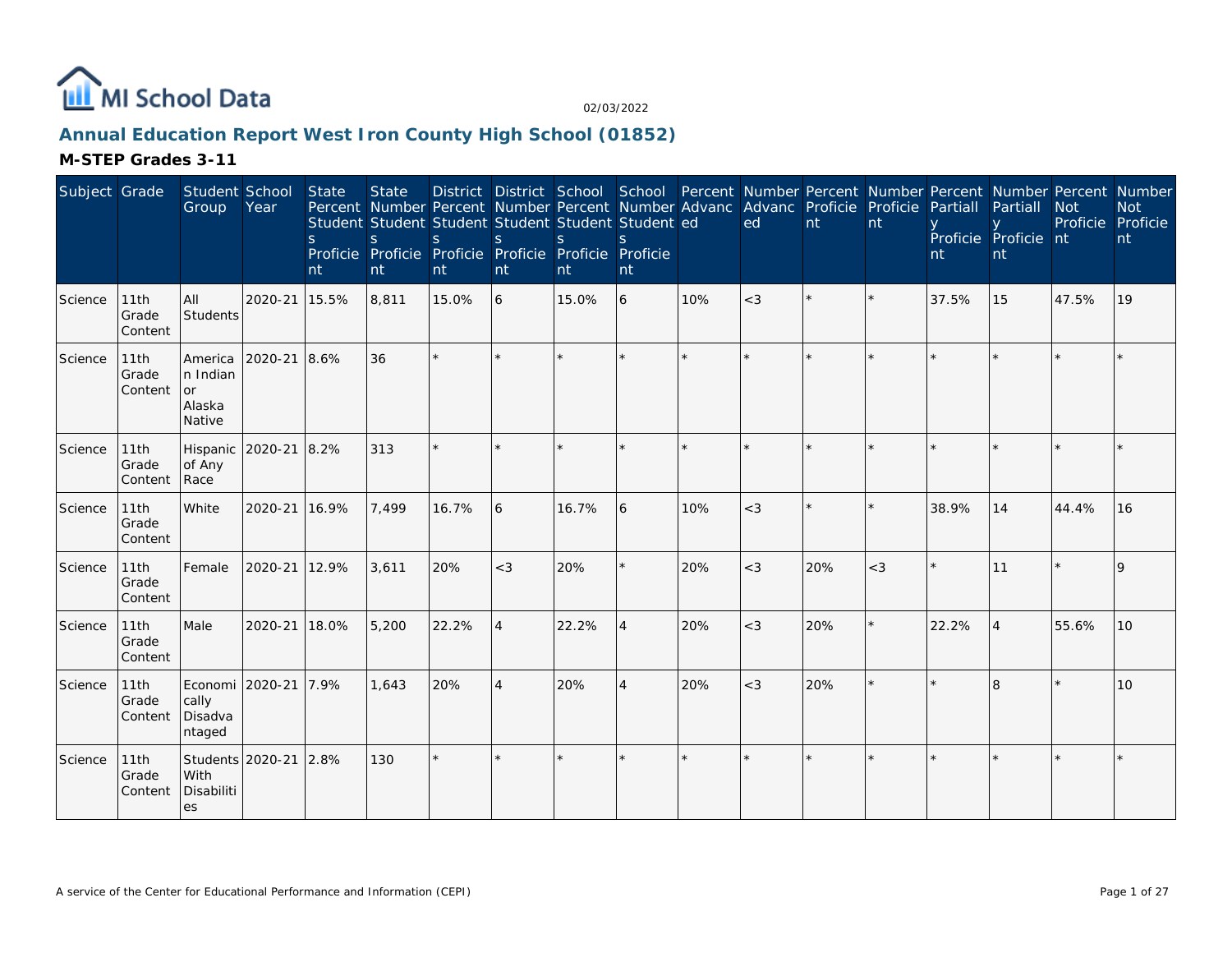

## **Annual Education Report West Iron County High School (01852)**

**M-STEP Grades 3-11**

| Subject Grade            |                          | Student School<br>Group                       | Year          | State<br><sub>S</sub><br>nt | <b>State</b><br>S<br>nt | Percent Number Percent Number Percent Number Advanc Advanc Proficie<br>Student Student Student Student Student Student ed<br>S.<br>Proficie Proficie Proficie Proficie Proficie Proficie<br>nt | <sub>S</sub><br>nt | <sub>S</sub><br>nt | S.<br>nt |       | District District School School Percent Number Percent Number Percent Number Percent Number<br>ed | nt    | Proficie<br>nt | Partiall<br>nt | Partiall<br>Proficie Proficie nt<br>nt | <b>Not</b><br>Proficie Proficie | <b>Not</b><br>nt |
|--------------------------|--------------------------|-----------------------------------------------|---------------|-----------------------------|-------------------------|------------------------------------------------------------------------------------------------------------------------------------------------------------------------------------------------|--------------------|--------------------|----------|-------|---------------------------------------------------------------------------------------------------|-------|----------------|----------------|----------------------------------------|---------------------------------|------------------|
| Social<br>Studies        | 11th<br>Grade<br>Content | All<br>Students                               | 2018-19 46.6% |                             | 47,628                  | 31.3%                                                                                                                                                                                          | 15                 | 31.3%              | 15       | 12.5% | 6                                                                                                 | 18.8% | 9              | 50.0%          | 24                                     | 18.8%                           | 9                |
| Social<br><b>Studies</b> | 11th<br>Grade<br>Content | All<br>Students                               | 2020-21       | 43.7%                       | 24,724                  | 43.6%                                                                                                                                                                                          | 17                 | 43.6%              | 17       | 10.3% | $\overline{4}$                                                                                    | 33.3% | 13             |                |                                        | 10%                             | 2                |
| Social<br>Studies        | 11th<br>Grade<br>Content | America<br>n Indian<br>or<br>Alaska<br>Native | 2020-21       | 33.6%                       | 139                     | $\star$                                                                                                                                                                                        | $\star$            |                    | $\star$  |       | $\star$                                                                                           |       |                |                |                                        |                                 |                  |
| Social<br>Studies        | 11th<br>Grade<br>Content | Hispanic<br>of Any<br>Race                    | 2020-21       | 32.2%                       | 1,218                   |                                                                                                                                                                                                | ×.                 |                    | $\star$  |       | $\star$                                                                                           |       |                |                |                                        |                                 |                  |
| Social<br>Studies        | 11th<br>Grade<br>Content | White                                         | 2018-19 52.6% |                             | 37,949                  | 31.3%                                                                                                                                                                                          | 15                 | 31.3%              | 15       | 12.5% | 6                                                                                                 | 18.8% | 9              | 50.0%          | 24                                     | 18.8%                           | 9                |
| Social<br><b>Studies</b> | 11th<br>Grade<br>Content | White                                         | 2020-21       | 46.7%                       | 20,634                  | 48.6%                                                                                                                                                                                          | 17                 | 48.6%              | 17       | 11.4% | $\overline{4}$                                                                                    | 37.1% | 13             |                |                                        | 10%                             |                  |
| Social<br>Studies        | 11th<br>Grade<br>Content | Female                                        | 2018-19 44.1% |                             | 22,547                  | 20.8%                                                                                                                                                                                          | 5                  | 20.8%              | 5        | 20%   | $<$ 3                                                                                             | 20%   |                | 50.0%          | 12                                     | 29.2%                           |                  |
| Social<br>Studies        | 11th<br>Grade<br>Content | Female                                        | 2020-21       | 40.6%                       | 11,333                  | 38.1%                                                                                                                                                                                          | 8                  | 38.1%              | 8        | 20%   | $<$ 3                                                                                             |       |                |                |                                        | 20%                             |                  |
| Social<br><b>Studies</b> | 11th<br>Grade<br>Content | Male                                          | 2018-19 49.1% |                             | 25,081                  | 41.7%                                                                                                                                                                                          | 10                 | 41.7%              | 10       | 20%   | $\overline{4}$                                                                                    |       | 6              |                |                                        | 20%                             | 2                |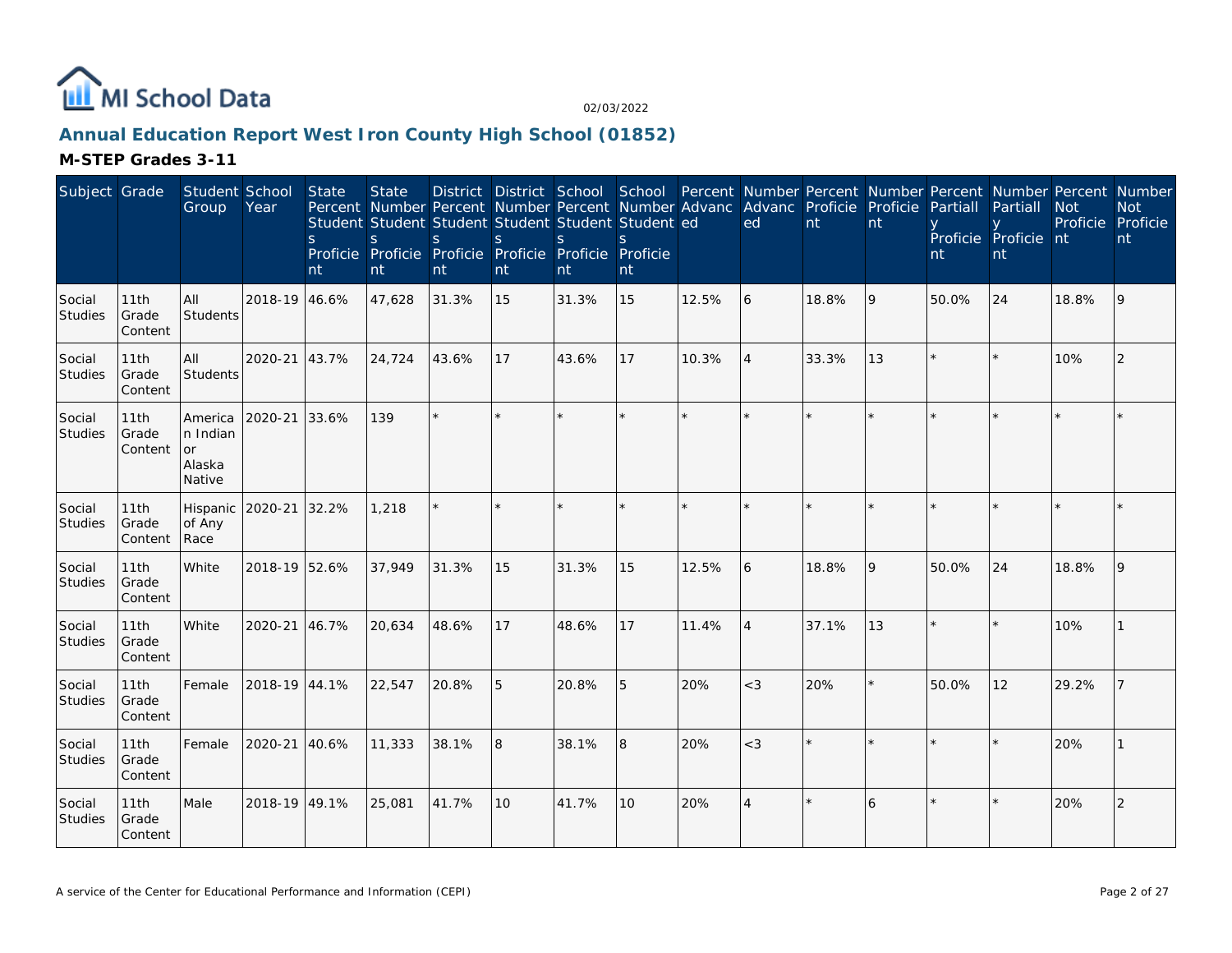

## **Annual Education Report West Iron County High School (01852)**

#### **M-STEP Grades 3-11**

| Subject Grade            |                           | Student School<br>Group                                 | Year                   | <b>State</b><br>nt | <b>State</b><br>S.<br>Int | Student Student Student Student Student Student ed<br>$\mathcal{S}$<br>Proficie Proficie Proficie Proficie Proficie Proficie<br>nt | S.<br>nt | Int   | nt           |     | District District School School Percent Number Percent Number Percent Number Percent Number<br>Percent Number Percent Number Percent Number Advanc Advanc Proficie Proficie Partiall<br>ed. | Int | nt | nt    | Partiall<br>Proficie Proficie nt<br>nt | <b>Not</b><br>Proficie | <b>Not</b><br>Proficie<br>nt |
|--------------------------|---------------------------|---------------------------------------------------------|------------------------|--------------------|---------------------------|------------------------------------------------------------------------------------------------------------------------------------|----------|-------|--------------|-----|---------------------------------------------------------------------------------------------------------------------------------------------------------------------------------------------|-----|----|-------|----------------------------------------|------------------------|------------------------------|
| Social<br><b>Studies</b> | 11th<br>Grade<br> Content | Male                                                    | 2020-21                | 46.6%              | 13,391                    | 50.0%                                                                                                                              | 9        | 50.0% | 9            | 20% |                                                                                                                                                                                             |     | 6  |       |                                        | 20%                    |                              |
| Social<br><b>Studies</b> | 11th<br>Grade<br>Content  | Economi   2018-19   30.6%<br>cally<br>Disadva<br>ntaged |                        |                    | 13,131                    | 21.4%                                                                                                                              | 16       | 21.4% | <sup>6</sup> | 20% | $<$ 3                                                                                                                                                                                       | 20% |    | 53.6% | 15                                     | 25.0%                  |                              |
| Social<br><b>Studies</b> | 11th<br>Grade<br>Content  | Economi   2020-21   29.1%<br>cally<br>Disadva<br>ntaged |                        |                    | 5.992                     | 42.9%                                                                                                                              | <b>9</b> | 42.9% | <b>9</b>     | 20% |                                                                                                                                                                                             |     | 6  |       |                                        | 20%                    |                              |
| Social<br><b>Studies</b> | 11th<br>Grade<br>Content  | l With<br>Disabiliti<br>es                              | Students 2018-19 16.1% |                    | 1.512                     |                                                                                                                                    |          |       |              |     |                                                                                                                                                                                             |     |    |       |                                        |                        |                              |
| Social<br><b>Studies</b> | 11th<br>Grade<br>Content  | Students   2020-21<br>With<br>Disabiliti<br>es          |                        | 13.3%              | 621                       |                                                                                                                                    |          |       |              |     |                                                                                                                                                                                             |     |    |       |                                        |                        |                              |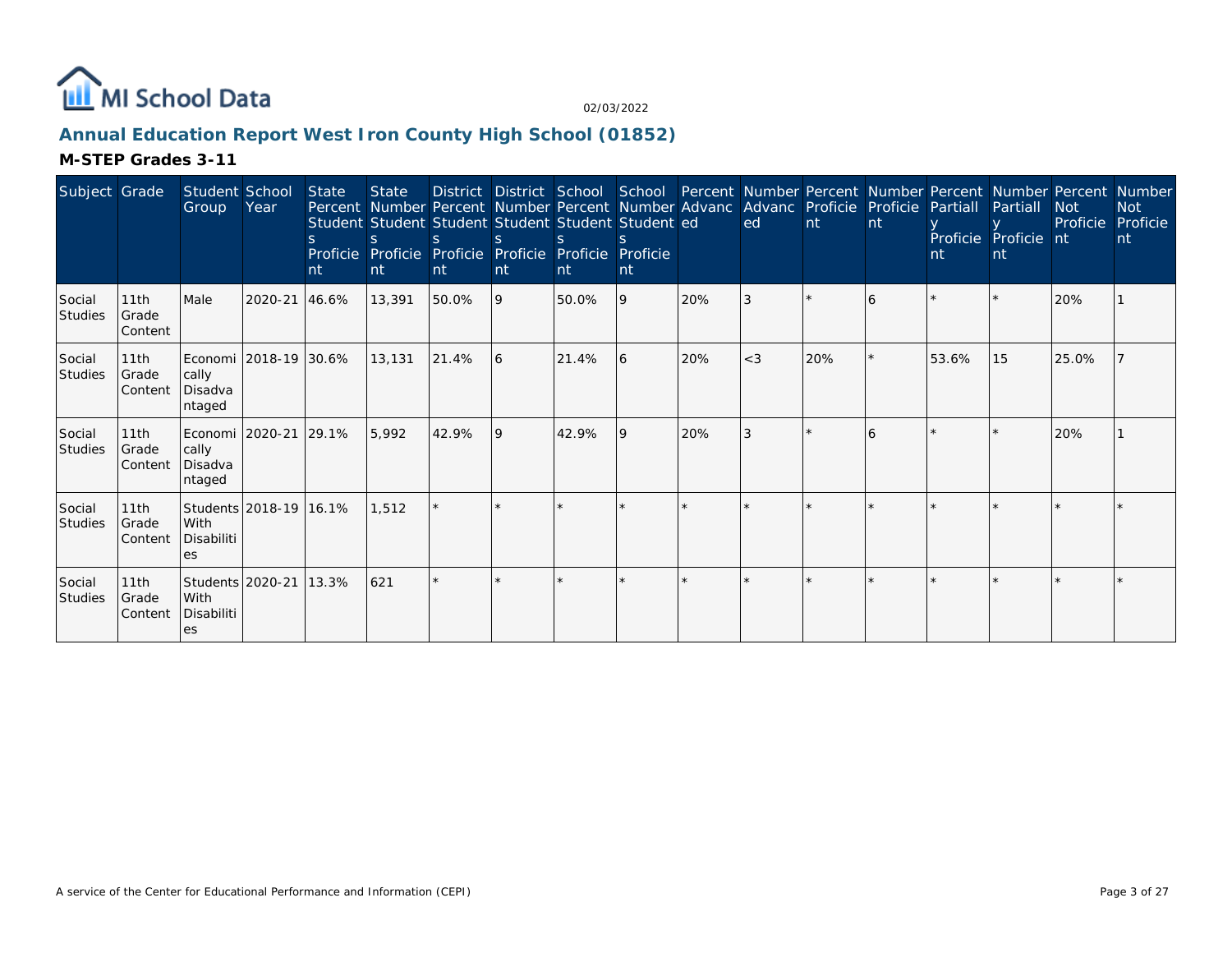

## **Annual Education Report West Iron County High School (01852)**

#### **PSAT**

| Subject Grade Student School State State District District School School Percent Number Percent Number Percent Number Percent Number Number |       |      |    |                                                                                                    |    |    |    |     |     |    |                      |                   |
|---------------------------------------------------------------------------------------------------------------------------------------------|-------|------|----|----------------------------------------------------------------------------------------------------|----|----|----|-----|-----|----|----------------------|-------------------|
|                                                                                                                                             | Group | Year |    | Percent Number Percent Number Percent Number Advanc Advanc Proficie Proficie Partiall Partiall Not |    |    |    |     |     |    |                      | -Not              |
|                                                                                                                                             |       |      |    | Student Student Student Student Student Student ed                                                 |    |    |    | ed. | ∣nt | nt |                      | Proficie Proficie |
|                                                                                                                                             |       |      |    |                                                                                                    |    |    |    |     |     |    | Proficie Proficie nt | nt                |
|                                                                                                                                             |       |      |    | Proficie Proficie Proficie Proficie Proficie Proficie I                                            |    |    |    |     |     |    |                      |                   |
|                                                                                                                                             |       |      | nt | nt                                                                                                 | nt | nt | nt |     |     |    |                      |                   |

No Data to Display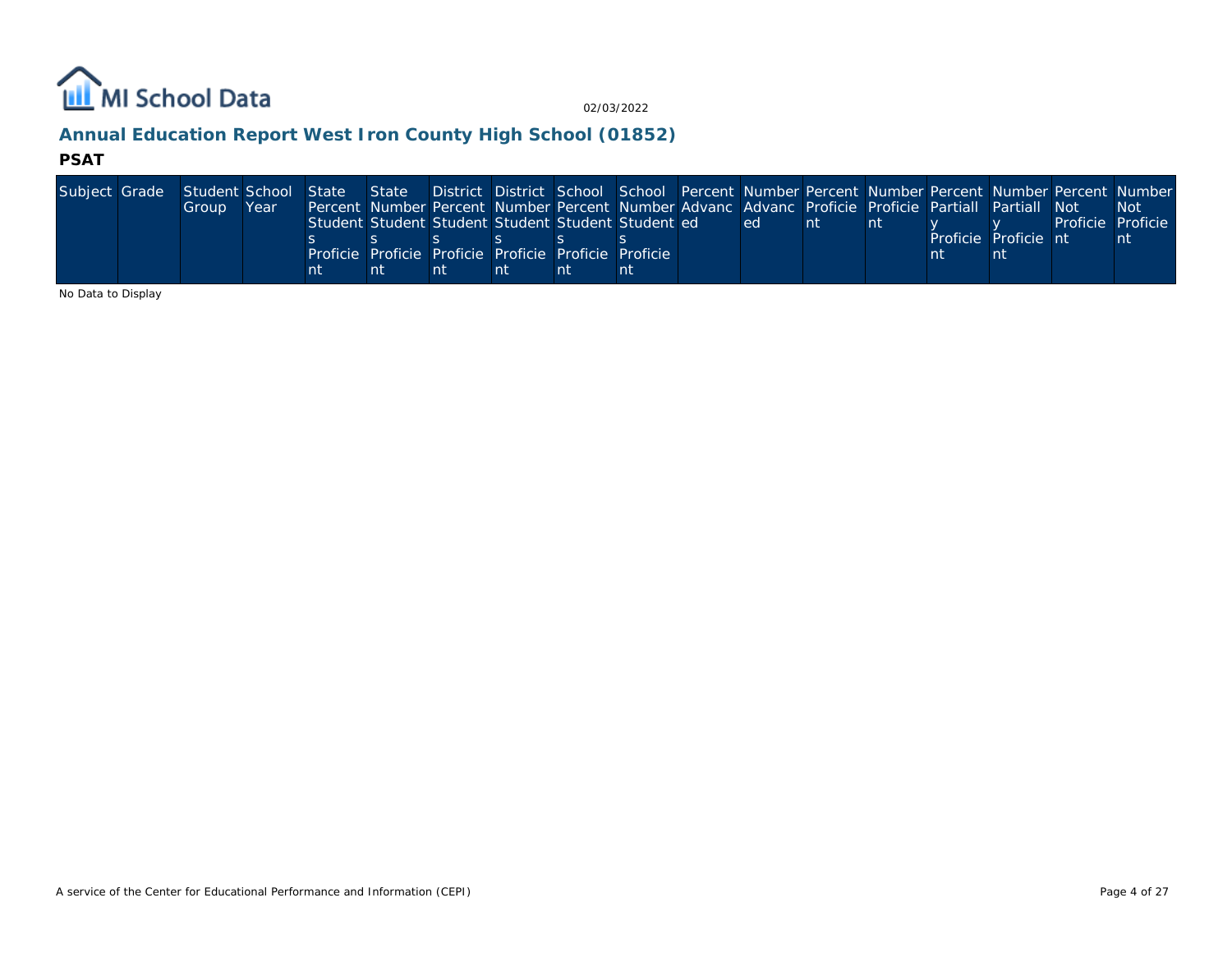

## **Annual Education Report West Iron County High School (01852)**

| Location<br>Name                   | School Year | Subject            | Student<br>Group                       | Mean SAT<br>Score | <b>Benchmark</b> | Met or<br>Exceeded | % Met or<br>Exceeded | Did Not Meet % Did Not | Meet  | Number<br>Assessed |
|------------------------------------|-------------|--------------------|----------------------------------------|-------------------|------------------|--------------------|----------------------|------------------------|-------|--------------------|
| West Iron<br>County High<br>School | 2018-19     | <b>Total Score</b> | <b>All Students</b>                    | 939.4             | N/A              | 11                 | 22.9%                | 37                     | 77.1% | 48                 |
| West Iron<br>County High<br>School | 2020-21     | <b>Total Score</b> | <b>All Students</b>                    | 977.4             | N/A              | 9                  | 20.9%                | 34                     | 79.1% | 43                 |
| West Iron<br>County High<br>School | 2020-21     | <b>Total Score</b> | American<br>Indian or<br>Alaska Native | $\star$           | N/A              |                    |                      |                        |       | < 10               |
| West Iron<br>County High<br>School | 2020-21     | <b>Total Score</b> | Hispanic of<br>Any Race                | $\star$           | N/A              |                    |                      |                        |       | < 10               |
| West Iron<br>County High<br>School | 2018-19     | <b>Total Score</b> | White                                  | 939.4             | N/A              | 11                 | 22.9%                | 37                     | 77.1% | 48                 |
| West Iron<br>County High<br>School | 2020-21     | <b>Total Score</b> | White                                  | 991.3             | N/A              | 9                  | 23.1%                | 30                     | 76.9% | 39                 |
| West Iron<br>County High<br>School | 2018-19     | <b>Total Score</b> | Female                                 | 938.3             | N/A              | 6                  | 25.0%                | 18                     | 75.0% | 24                 |
| West Iron<br>County High<br>School | 2020-21     | <b>Total Score</b> | Female                                 | 984.4             | N/A              | $\overline{4}$     | 20%                  | 21                     | 80%   | 25                 |
| West Iron<br>County High<br>School | 2018-19     | <b>Total Score</b> | Male                                   | 940.4             | N/A              | 5                  | 20.8%                | 19                     | 79.2% | 24                 |
| West Iron<br>County High<br>School | 2020-21     | <b>Total Score</b> | Male                                   | 967.8             | N/A              | 5                  | 27.8%                | 13                     | 72.2% | 18                 |
| West Iron<br>County High<br>School | 2018-19     | <b>Total Score</b> | Economically<br>Disadvantaged          | 891.4             | N/A              | 5                  | 20%                  | 23                     | 80%   | 28                 |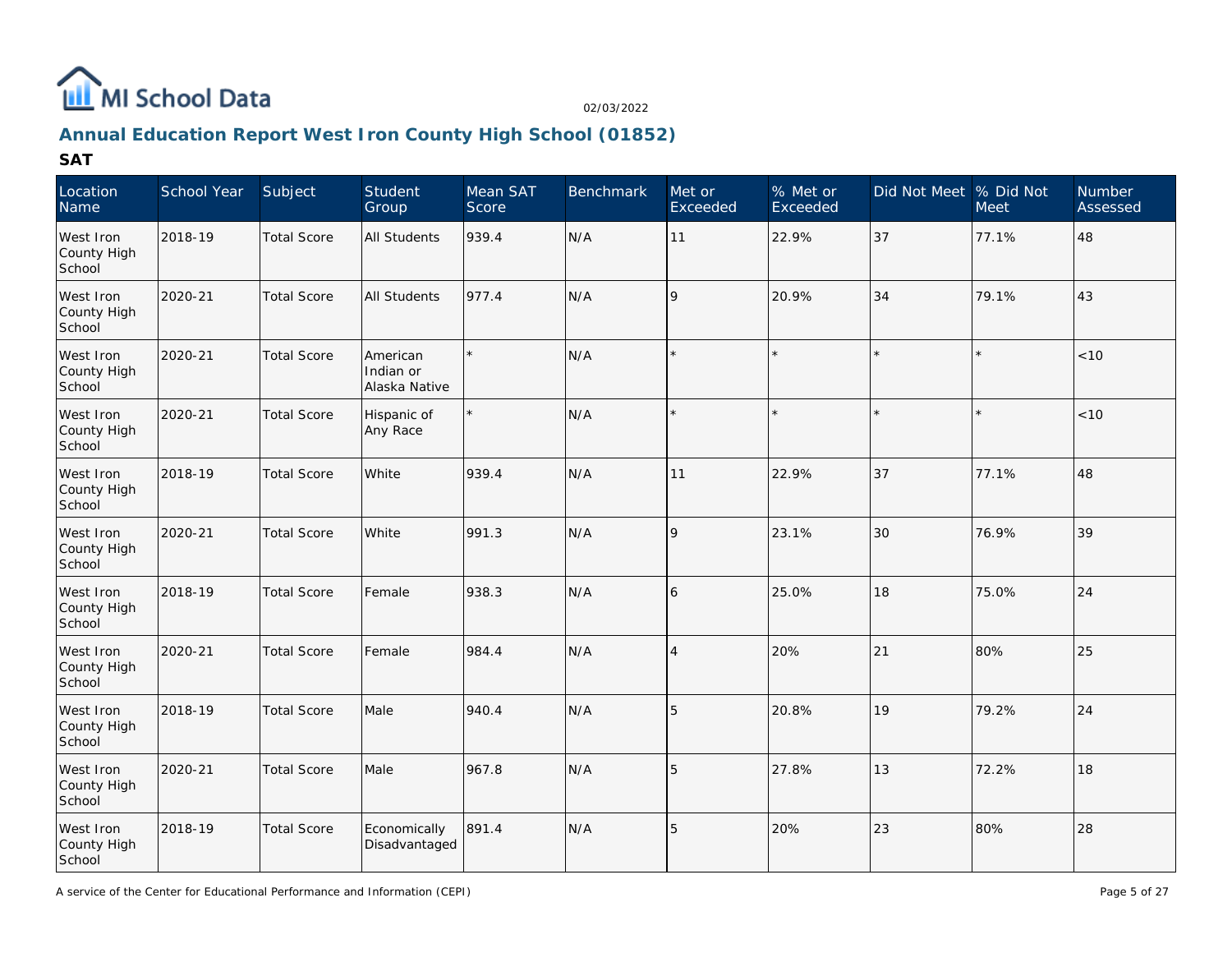

# **Annual Education Report West Iron County High School (01852)**

| Location<br>Name                   | School Year | Subject            | Student<br>Group                           | Mean SAT<br>Score | <b>Benchmark</b> | Met or<br>Exceeded | % Met or<br>Exceeded | Did Not Meet % Did Not | <b>Meet</b> | <b>Number</b><br>Assessed |
|------------------------------------|-------------|--------------------|--------------------------------------------|-------------------|------------------|--------------------|----------------------|------------------------|-------------|---------------------------|
| West Iron<br>County High<br>School | 2020-21     | <b>Total Score</b> | Economically<br>Disadvantaged              | 974.2             | N/A              | 5                  | 20.8%                | 19                     | 79.2%       | 24                        |
| West Iron<br>County High<br>School | 2018-19     | <b>Total Score</b> | Not<br>Economically<br>Disadvantaged       | 1006.5            | N/A              | 6                  | 30.0%                | 14                     | 70.0%       | 20                        |
| West Iron<br>County High<br>School | 2020-21     | <b>Total Score</b> | Not<br>Economically<br>Disadvantaged       | 981.6             | N/A              | $\overline{4}$     | 21.1%                | 15                     | 78.9%       | 19                        |
| West Iron<br>County High<br>School | 2018-19     | <b>Total Score</b> | Not English<br>Learners                    | 939.4             | N/A              | 11                 | 22.9%                | 37                     | 77.1%       | 48                        |
| West Iron<br>County High<br>School | 2020-21     | <b>Total Score</b> | Not English<br>Learners                    | 977.4             | N/A              | 9                  | 20.9%                | 34                     | 79.1%       | 43                        |
| West Iron<br>County High<br>School | 2018-19     | <b>Total Score</b> | Not Migrant                                | 939.4             | N/A              | 11                 | 22.9%                | 37                     | 77.1%       | 48                        |
| West Iron<br>County High<br>School | 2020-21     | <b>Total Score</b> | Not Migrant                                | 977.4             | N/A              | $\mathsf{Q}$       | 20.9%                | 34                     | 79.1%       | 43                        |
| West Iron<br>County High<br>School | 2018-19     | <b>Total Score</b> | Students With<br><b>Disabilities</b>       |                   | N/A              |                    |                      |                        |             | $<10$                     |
| West Iron<br>County High<br>School | 2020-21     | <b>Total Score</b> | Students With<br>Disabilities              |                   | N/A              | $\star$            | $\star$              | $\star$                | $\star$     | $<10$                     |
| West Iron<br>County High<br>School | 2018-19     | <b>Total Score</b> | <b>Students</b><br>Without<br>Disabilities | 971.2             | N/A              | 11                 | 26.8%                | 30                     | 73.2%       | 41                        |
| West Iron<br>County High<br>School | 2020-21     | <b>Total Score</b> | <b>Students</b><br>Without<br>Disabilities | 991.0             | N/A              | $\mathsf{Q}$       | 23.1%                | 30                     | 76.9%       | 39                        |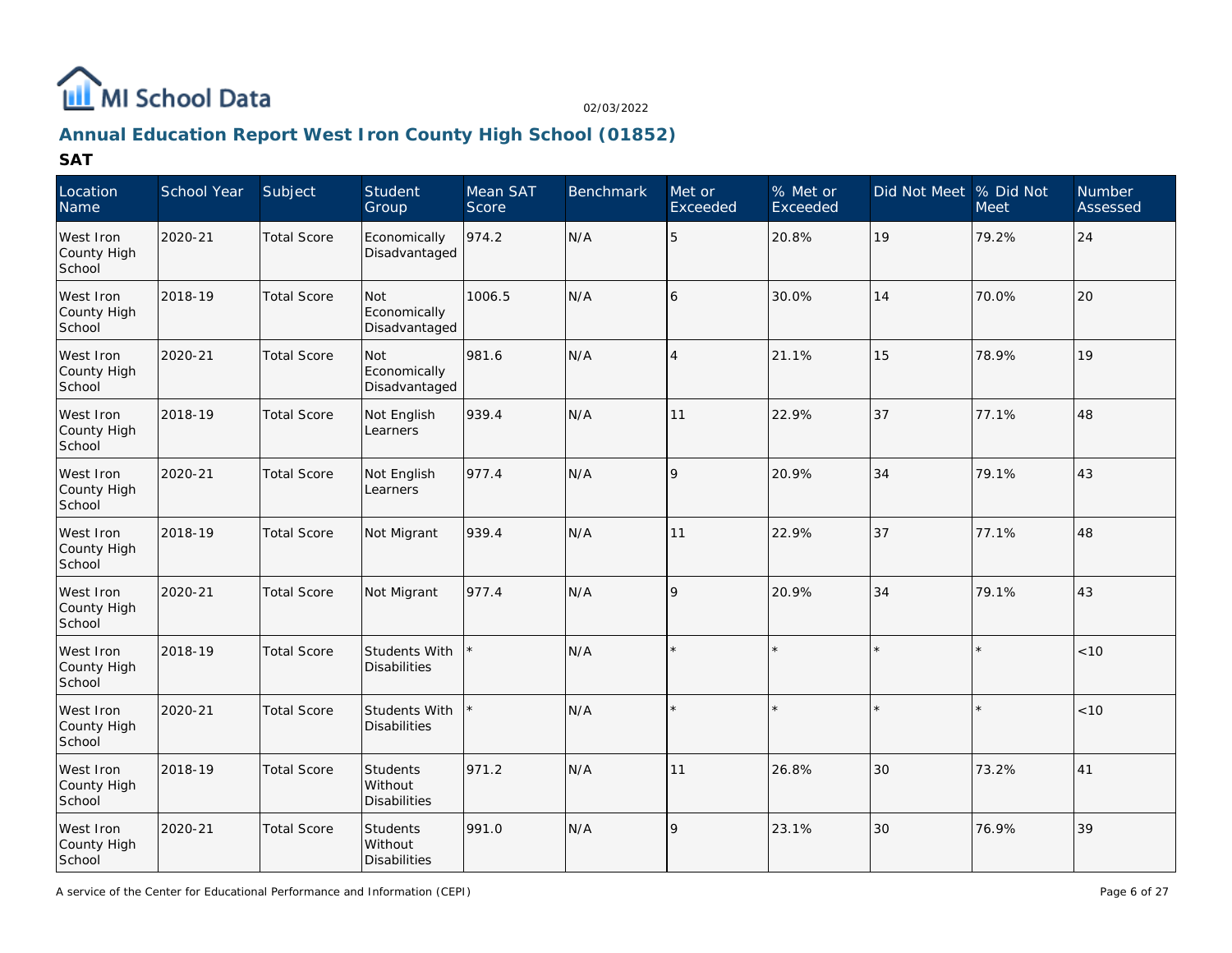

## **Annual Education Report West Iron County High School (01852)**

| Location<br>Name                   | School Year | Subject                                          | Student<br>Group                       | Mean SAT<br>Score | <b>Benchmark</b> | Met or<br>Exceeded | % Met or<br>Exceeded | Did Not Meet % Did Not | <b>Meet</b> | <b>Number</b><br>Assessed |
|------------------------------------|-------------|--------------------------------------------------|----------------------------------------|-------------------|------------------|--------------------|----------------------|------------------------|-------------|---------------------------|
| West Iron<br>County High<br>School | 2018-19     | <b>Total Score</b>                               | Not Homeless                           | 939.4             | N/A              | 11                 | 22.9%                | 37                     | 77.1%       | 48                        |
| West Iron<br>County High<br>School | 2020-21     | <b>Total Score</b>                               | Not Homeless                           | 977.4             | N/A              | $\mathsf{Q}$       | 20.9%                | 34                     | 79.1%       | 43                        |
| West Iron<br>County High<br>School | 2018-19     | <b>Total Score</b>                               | Not Foster<br>Care                     | 939.4             | N/A              | 11                 | 22.9%                | 37                     | 77.1%       | 48                        |
| West Iron<br>County High<br>School | 2020-21     | <b>Total Score</b>                               | Not Foster<br>Care                     | 977.4             | N/A              | 9                  | 20.9%                | 34                     | 79.1%       | 43                        |
| West Iron<br>County High<br>School | 2018-19     | <b>Total Score</b>                               | Not Military<br>Connected              | 939.4             | N/A              | 11                 | 22.9%                | 37                     | 77.1%       | 48                        |
| West Iron<br>County High<br>School | 2020-21     | <b>Total Score</b>                               | Not Military<br>Connected              | 977.4             | N/A              | $\mathsf{Q}$       | 20.9%                | 34                     | 79.1%       | 43                        |
| West Iron<br>County High<br>School | 2018-19     | Evidence-<br><b>Based Reading</b><br>and Writing | <b>All Students</b>                    | 481.0             | 480              | 21                 | 43.8%                | 27                     | 56.3%       | 48                        |
| West Iron<br>County High<br>School | 2020-21     | Evidence-<br><b>Based Reading</b><br>and Writing | <b>All Students</b>                    | 502.1             | 480              | 24                 | 55.8%                | 19                     | 44.2%       | 43                        |
| West Iron<br>County High<br>School | 2020-21     | Evidence-<br><b>Based Reading</b><br>and Writing | American<br>Indian or<br>Alaska Native | $\star$           | 480              | $\star$            |                      |                        | $\star$     | < 10                      |
| West Iron<br>County High<br>School | 2020-21     | Evidence-<br><b>Based Reading</b><br>and Writing | Hispanic of<br>Any Race                |                   | 480              | $\star$            |                      |                        |             | < 10                      |
| West Iron<br>County High<br>School | 2018-19     | Evidence-<br><b>Based Reading</b><br>and Writing | <b>White</b>                           | 481.0             | 480              | 21                 | 43.8%                | 27                     | 56.3%       | 48                        |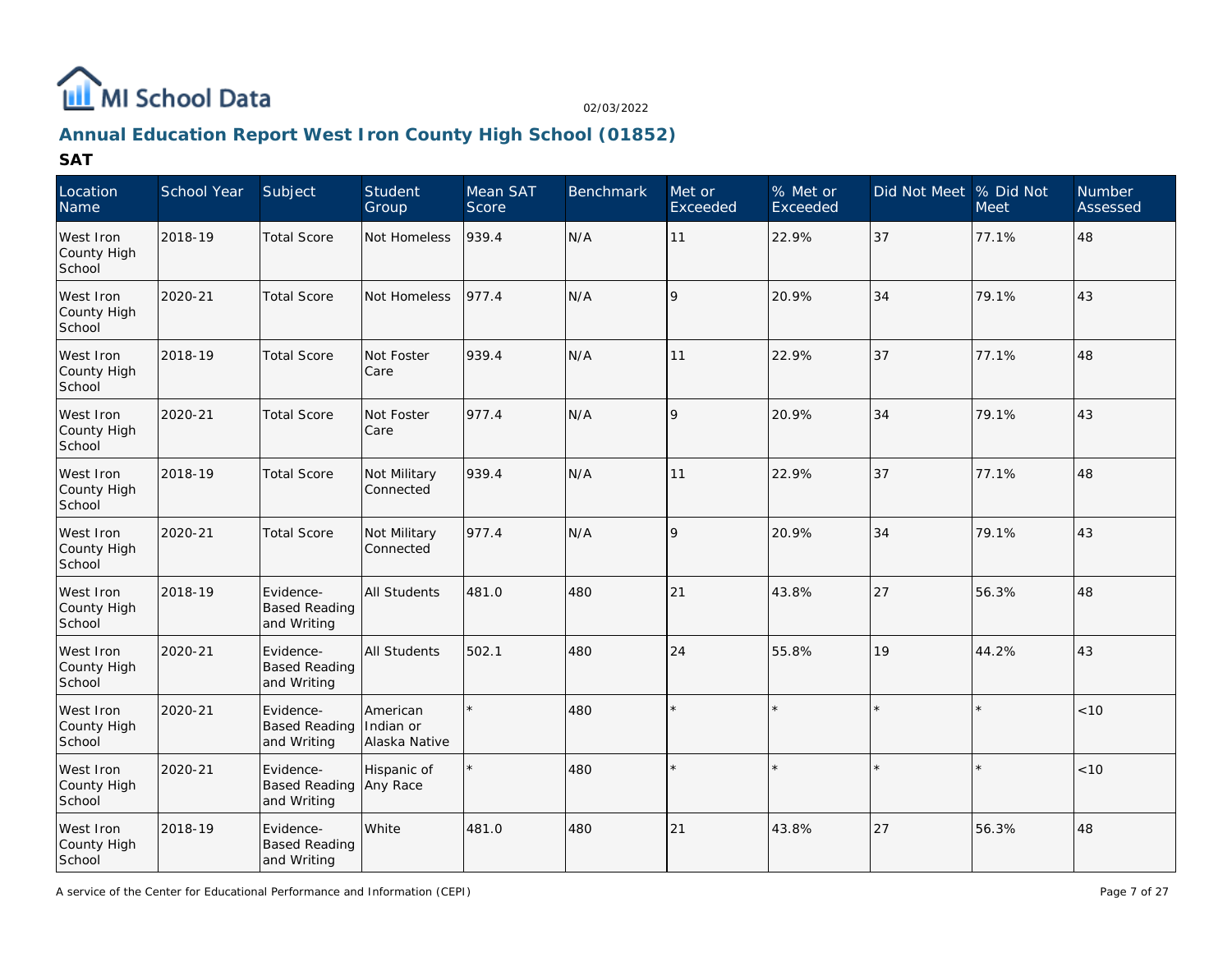

## **Annual Education Report West Iron County High School (01852)**

| Location<br>Name                   | School Year | Subject                                          | Student<br>Group                     | Mean SAT<br>Score | <b>Benchmark</b> | Met or<br>Exceeded | % Met or<br>Exceeded | Did Not Meet % Did Not | <b>Meet</b> | Number<br>Assessed |
|------------------------------------|-------------|--------------------------------------------------|--------------------------------------|-------------------|------------------|--------------------|----------------------|------------------------|-------------|--------------------|
| West Iron<br>County High<br>School | 2020-21     | Evidence-<br><b>Based Reading</b><br>and Writing | White                                | 508.7             | 480              | 23                 | 59.0%                | 16                     | 41.0%       | 39                 |
| West Iron<br>County High<br>School | 2018-19     | Evidence-<br><b>Based Reading</b><br>and Writing | Female                               | 485.4             | 480              | 11                 | 45.8%                | 13                     | 54.2%       | 24                 |
| West Iron<br>County High<br>School | 2020-21     | Evidence-<br><b>Based Reading</b><br>and Writing | Female                               | 512.0             | 480              | 17                 | 68.0%                | 18                     | 32.0%       | 25                 |
| West Iron<br>County High<br>School | 2018-19     | Evidence-<br><b>Based Reading</b><br>and Writing | Male                                 | 476.7             | 480              | 10                 | 41.7%                | 14                     | 58.3%       | 24                 |
| West Iron<br>County High<br>School | 2020-21     | Evidence-<br><b>Based Reading</b><br>and Writing | Male                                 | 488.3             | 480              | 7                  | 38.9%                | 11                     | 61.1%       | 18                 |
| West Iron<br>County High<br>School | 2018-19     | Evidence-<br><b>Based Reading</b><br>and Writing | Economically<br>Disadvantaged        | 451.8             | 480              | 9                  | 32.1%                | 19                     | 67.9%       | 28                 |
| West Iron<br>County High<br>School | 2020-21     | Evidence-<br><b>Based Reading</b><br>and Writing | Economically<br>Disadvantaged        | 503.8             | 480              | 13                 | 54.2%                | 11                     | 45.8%       | 24                 |
| West Iron<br>County High<br>School | 2018-19     | Evidence-<br><b>Based Reading</b><br>and Writing | Not<br>Economically<br>Disadvantaged | 522.0             | 480              | 12                 | 60.0%                | 18                     | 40.0%       | 20                 |
| West Iron<br>County High<br>School | 2020-21     | Evidence-<br><b>Based Reading</b><br>and Writing | Not<br>Economically<br>Disadvantaged | 500.0             | 480              | 11                 | 57.9%                | l8                     | 42.1%       | 19                 |
| West Iron<br>County High<br>School | 2018-19     | Evidence-<br><b>Based Reading</b><br>and Writing | Not English<br>Learners              | 481.0             | 480              | 21                 | 43.8%                | 27                     | 56.3%       | 48                 |
| West Iron<br>County High<br>School | 2020-21     | Evidence-<br><b>Based Reading</b><br>and Writing | Not English<br>Learners              | 502.1             | 480              | 24                 | 55.8%                | 19                     | 44.2%       | 43                 |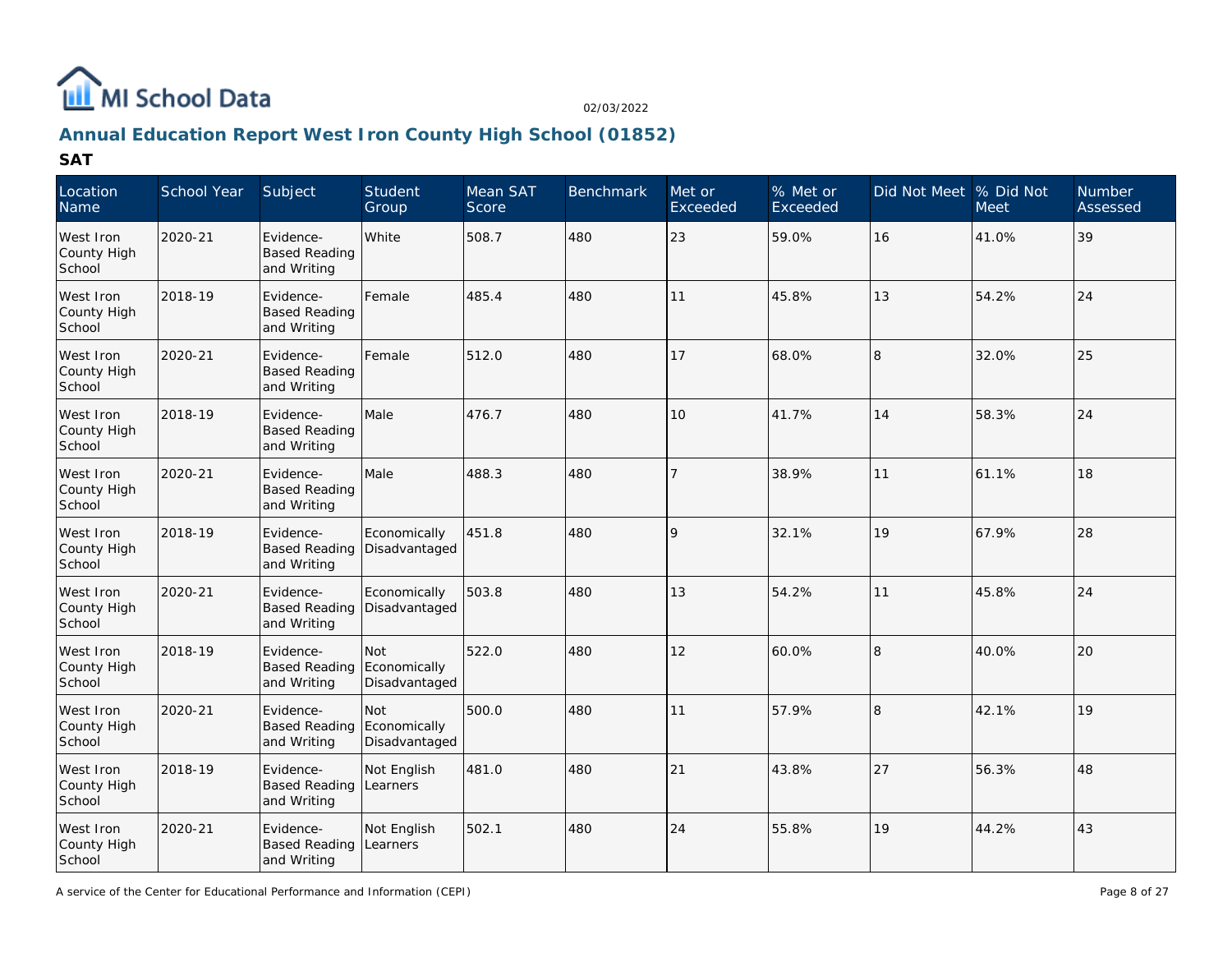

# **Annual Education Report West Iron County High School (01852)**

| Location<br>Name                   | School Year | Subject                                          | Student<br>Group                           | Mean SAT<br>Score | Benchmark | Met or<br>Exceeded | % Met or<br>Exceeded | Did Not Meet  % Did Not | <b>Meet</b> | <b>Number</b><br>Assessed |
|------------------------------------|-------------|--------------------------------------------------|--------------------------------------------|-------------------|-----------|--------------------|----------------------|-------------------------|-------------|---------------------------|
| West Iron<br>County High<br>School | 2018-19     | Evidence-<br><b>Based Reading</b><br>and Writing | Not Migrant                                | 481.0             | 480       | 21                 | 43.8%                | 27                      | 56.3%       | 48                        |
| West Iron<br>County High<br>School | 2020-21     | Evidence-<br><b>Based Reading</b><br>and Writing | Not Migrant                                | 502.1             | 480       | 24                 | 55.8%                | 19                      | 44.2%       | 43                        |
| West Iron<br>County High<br>School | 2018-19     | Evidence-<br><b>Based Reading</b><br>and Writing | Students With<br>Disabilities              |                   | 480       |                    | $\star$              |                         | $\star$     | < 10                      |
| West Iron<br>County High<br>School | 2020-21     | Evidence-<br><b>Based Reading</b><br>and Writing | Students With<br>Disabilities              |                   | 480       |                    | $\star$              |                         |             | < 10                      |
| West Iron<br>County High<br>School | 2018-19     | Evidence-<br><b>Based Reading</b><br>and Writing | <b>Students</b><br>Without<br>Disabilities | 497.6             | 480       | 21                 | 51.2%                | 20                      | 48.8%       | 41                        |
| West Iron<br>County High<br>School | 2020-21     | Evidence-<br><b>Based Reading</b><br>and Writing | Students<br>Without<br><b>Disabilities</b> | 509.2             | 480       | 23                 | 59.0%                | 16                      | 41.0%       | 39                        |
| West Iron<br>County High<br>School | 2018-19     | Evidence-<br><b>Based Reading</b><br>and Writing | Not Homeless                               | 481.0             | 480       | 21                 | 43.8%                | 27                      | 56.3%       | 48                        |
| West Iron<br>County High<br>School | 2020-21     | Evidence-<br><b>Based Reading</b><br>and Writing | Not Homeless                               | 502.1             | 480       | 24                 | 55.8%                | 19                      | 44.2%       | 43                        |
| West Iron<br>County High<br>School | 2018-19     | Evidence-<br><b>Based Reading</b><br>and Writing | Not Foster<br><b>Care</b>                  | 481.0             | 480       | 21                 | 43.8%                | 27                      | 56.3%       | 48                        |
| West Iron<br>County High<br>School | 2020-21     | Evidence-<br>Based Reading Care<br>and Writing   | Not Foster                                 | 502.1             | 480       | 24                 | 55.8%                | 19                      | 44.2%       | 43                        |
| West Iron<br>County High<br>School | 2018-19     | Evidence-<br><b>Based Reading</b><br>and Writing | Not Military<br>Connected                  | 481.0             | 480       | 21                 | 43.8%                | 27                      | 56.3%       | 48                        |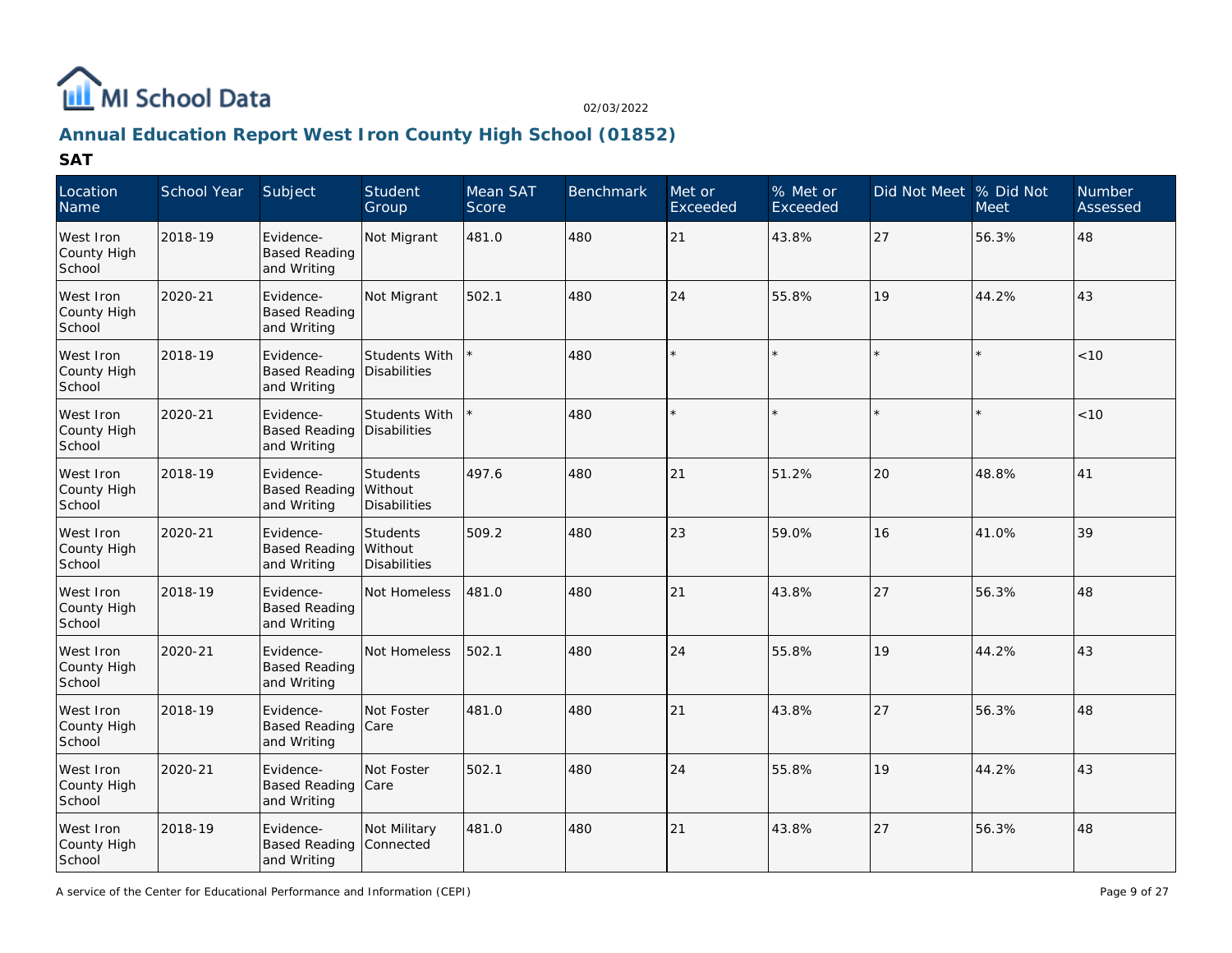

# **Annual Education Report West Iron County High School (01852)**

| Location<br>Name                   | School Year | Subject                                          | Student<br>Group                       | Mean SAT<br>Score | <b>Benchmark</b> | Met or<br>Exceeded | % Met or<br>Exceeded | Did Not Meet % Did Not | <b>Meet</b> | Number<br>Assessed |
|------------------------------------|-------------|--------------------------------------------------|----------------------------------------|-------------------|------------------|--------------------|----------------------|------------------------|-------------|--------------------|
| West Iron<br>County High<br>School | 2020-21     | Evidence-<br><b>Based Reading</b><br>and Writing | Not Military<br>Connected              | 502.1             | 480              | 24                 | 55.8%                | 19                     | 44.2%       | 43                 |
| West Iron<br>County High<br>School | 2018-19     | Mathematics                                      | <b>All Students</b>                    | 458.3             | 530              | 13                 | 27.1%                | 35                     | 72.9%       | 48                 |
| West Iron<br>County High<br>School | 2020-21     | Mathematics                                      | <b>All Students</b>                    | 475.3             | 530              | l 9                | 20.9%                | 34                     | 79.1%       | 43                 |
| West Iron<br>County High<br>School | 2020-21     | Mathematics                                      | American<br>Indian or<br>Alaska Native | $\star$           | 530              |                    |                      | $\star$                |             | < 10               |
| West Iron<br>County High<br>School | 2020-21     | Mathematics                                      | Hispanic of<br>Any Race                |                   | 530              |                    |                      | $\star$                | $\star$     | < 10               |
| West Iron<br>County High<br>School | 2018-19     | Mathematics                                      | White                                  | 458.3             | 530              | 13                 | 27.1%                | 35                     | 72.9%       | 48                 |
| West Iron<br>County High<br>School | 2020-21     | Mathematics                                      | White                                  | 482.6             | 530              | l 9                | 23.1%                | 30                     | 76.9%       | 39                 |
| West Iron<br>County High<br>School | 2018-19     | Mathematics                                      | Female                                 | 452.9             | 530              | $\overline{7}$     | 29.2%                | 17                     | 70.8%       | 24                 |
| West Iron<br>County High<br>School | 2020-21     | Mathematics                                      | Female                                 | 472.4             | 530              | $\overline{4}$     | 20%                  | 21                     | 80%         | 25                 |
| West Iron<br>County High<br>School | 2018-19     | <b>Mathematics</b>                               | Male                                   | 463.8             | 530              | 16                 | 25.0%                | 18                     | 75.0%       | 24                 |
| West Iron<br>County High<br>School | 2020-21     | Mathematics                                      | Male                                   | 479.4             | 530              | 15                 | 27.8%                | 13                     | 72.2%       | 18                 |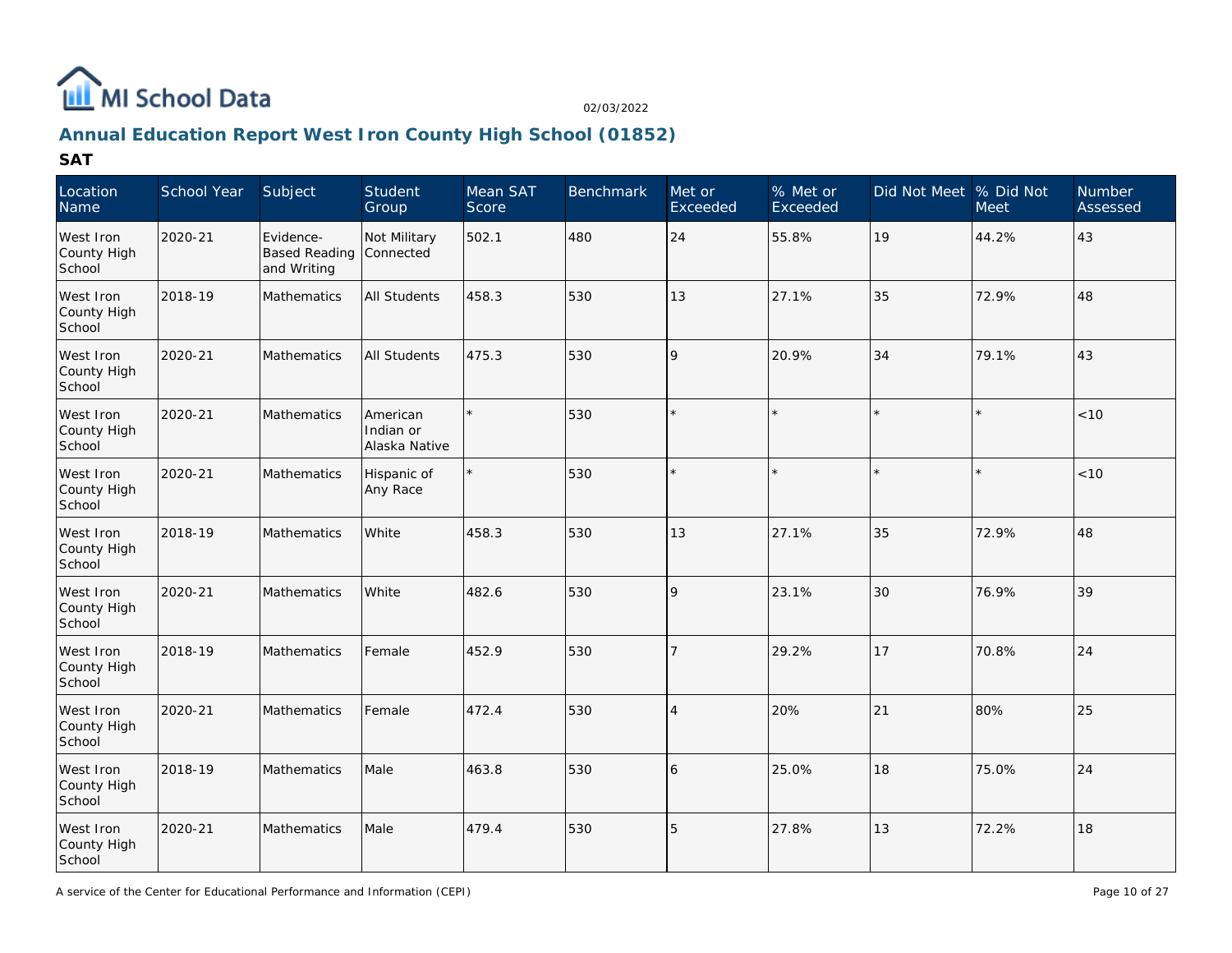

# **Annual Education Report West Iron County High School (01852)**

| Location<br>Name                   | School Year | Subject            | Student<br>Group                           | Mean SAT<br>Score | <b>Benchmark</b> | Met or<br>Exceeded | $%$ Met or<br>Exceeded | Did Not Meet % Did Not | <b>Meet</b> | Number<br>Assessed |
|------------------------------------|-------------|--------------------|--------------------------------------------|-------------------|------------------|--------------------|------------------------|------------------------|-------------|--------------------|
| West Iron<br>County High<br>School | 2018-19     | <b>Mathematics</b> | Economically<br>Disadvantaged              | 439.6             | 530              | 5                  | 20%                    | 23                     | 80%         | 28                 |
| West Iron<br>County High<br>School | 2020-21     | Mathematics        | Economically<br>Disadvantaged              | 470.4             | 530              | 5                  | 20.8%                  | 19                     | 79.2%       | 24                 |
| West Iron<br>County High<br>School | 2018-19     | Mathematics        | Not<br>Economically<br>Disadvantaged       | 484.5             | 530              | 8                  | 40.0%                  | 12                     | 60.0%       | 20                 |
| West Iron<br>County High<br>School | 2020-21     | <b>Mathematics</b> | Not<br>Economically<br>Disadvantaged       | 481.6             | 530              | $\overline{4}$     | 21.1%                  | 15                     | 78.9%       | 19                 |
| West Iron<br>County High<br>School | 2018-19     | <b>Mathematics</b> | Not English<br>Learners                    | 458.3             | 530              | 13                 | 27.1%                  | 35                     | 72.9%       | 48                 |
| West Iron<br>County High<br>School | 2020-21     | Mathematics        | Not English<br>Learners                    | 475.3             | 530              | 9                  | 20.9%                  | 34                     | 79.1%       | 43                 |
| West Iron<br>County High<br>School | 2018-19     | <b>Mathematics</b> | Not Migrant                                | 458.3             | 530              | 13                 | 27.1%                  | 35                     | 72.9%       | 48                 |
| West Iron<br>County High<br>School | 2020-21     | Mathematics        | Not Migrant                                | 475.3             | 530              | 9                  | 20.9%                  | 34                     | 79.1%       | 43                 |
| West Iron<br>County High<br>School | 2018-19     | Mathematics        | Students With<br>Disabilities              |                   | 530              | $\star$            |                        |                        | $\star$     | < 10               |
| West Iron<br>County High<br>School | 2020-21     | Mathematics        | Students With<br>Disabilities              |                   | 530              |                    |                        |                        | $\star$     | < 10               |
| West Iron<br>County High<br>School | 2018-19     | Mathematics        | <b>Students</b><br>Without<br>Disabilities | 473.7             | 530              | 13                 | 31.7%                  | 28                     | 68.3%       | 41                 |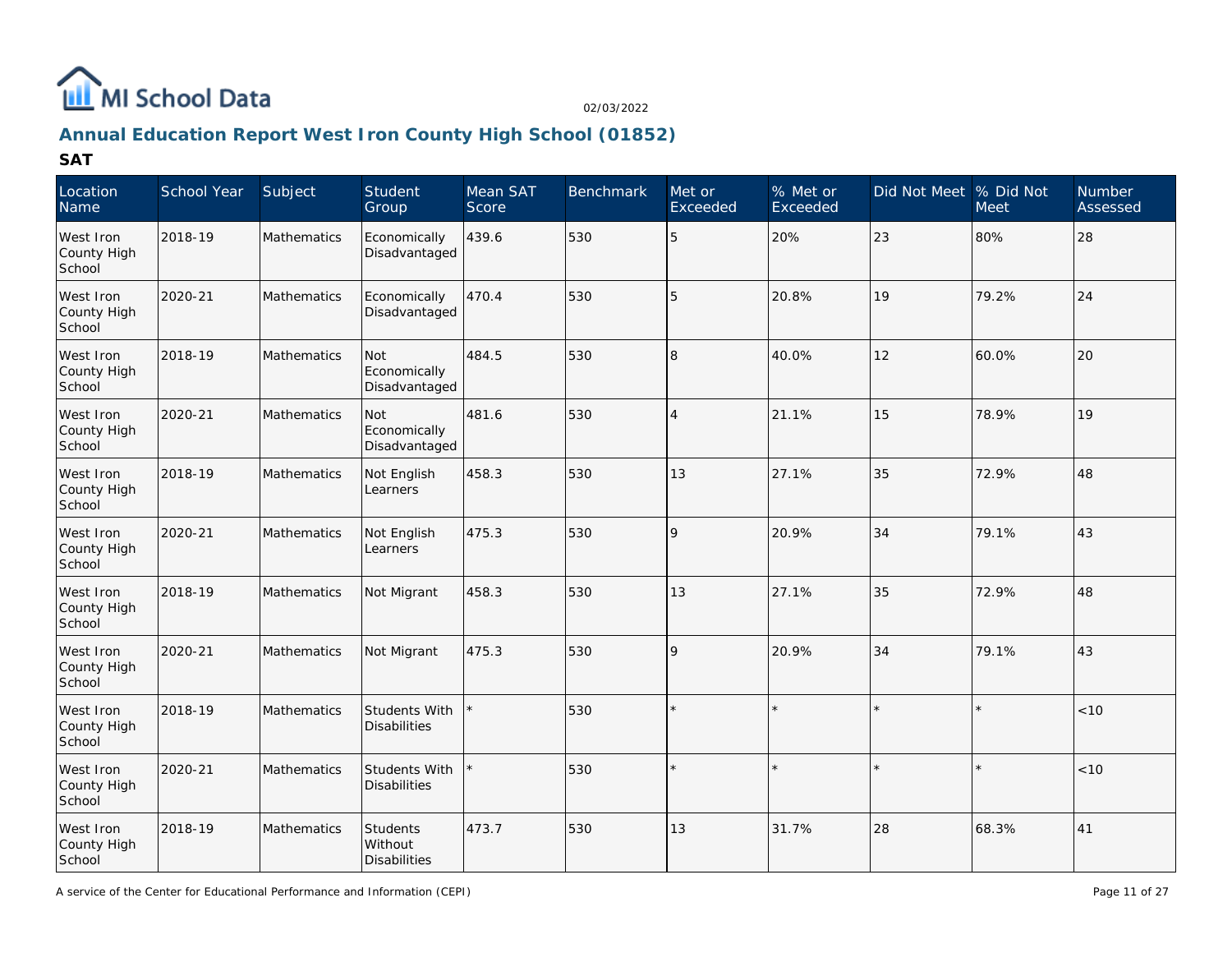

## **Annual Education Report West Iron County High School (01852)**

| Location<br>Name                   | School Year | Subject            | Student<br>Group                           | Mean SAT<br>Score | <b>Benchmark</b> | Met or<br>Exceeded | % Met or<br>Exceeded | Did Not Meet   % Did Not | <b>Meet</b> | Number<br>Assessed |
|------------------------------------|-------------|--------------------|--------------------------------------------|-------------------|------------------|--------------------|----------------------|--------------------------|-------------|--------------------|
| West Iron<br>County High<br>School | 2020-21     | <b>Mathematics</b> | Students<br>Without<br><b>Disabilities</b> | 481.8             | 530              | 9                  | 23.1%                | 30                       | 76.9%       | 39                 |
| West Iron<br>County High<br>School | 2018-19     | <b>Mathematics</b> | Not Homeless                               | 458.3             | 530              | 13                 | 27.1%                | 35                       | 72.9%       | 48                 |
| West Iron<br>County High<br>School | 2020-21     | <b>Mathematics</b> | Not Homeless                               | 475.3             | 530              | $\mathsf{Q}$       | 20.9%                | 34                       | 79.1%       | 43                 |
| West Iron<br>County High<br>School | 2018-19     | <b>Mathematics</b> | Not Foster<br><b>Care</b>                  | 458.3             | 530              | 13                 | 27.1%                | 35                       | 72.9%       | 48                 |
| West Iron<br>County High<br>School | 2020-21     | <b>Mathematics</b> | Not Foster<br>Care                         | 475.3             | 530              | $\mathsf{Q}$       | 20.9%                | 34                       | 79.1%       | 43                 |
| West Iron<br>County High<br>School | 2018-19     | <b>Mathematics</b> | Not Military<br>Connected                  | 458.3             | 530              | 13                 | 27.1%                | 35                       | 72.9%       | 48                 |
| West Iron<br>County High<br>School | 2020-21     | Mathematics        | Not Military<br>Connected                  | 475.3             | 530              | <b>9</b>           | 20.9%                | 34                       | 79.1%       | 43                 |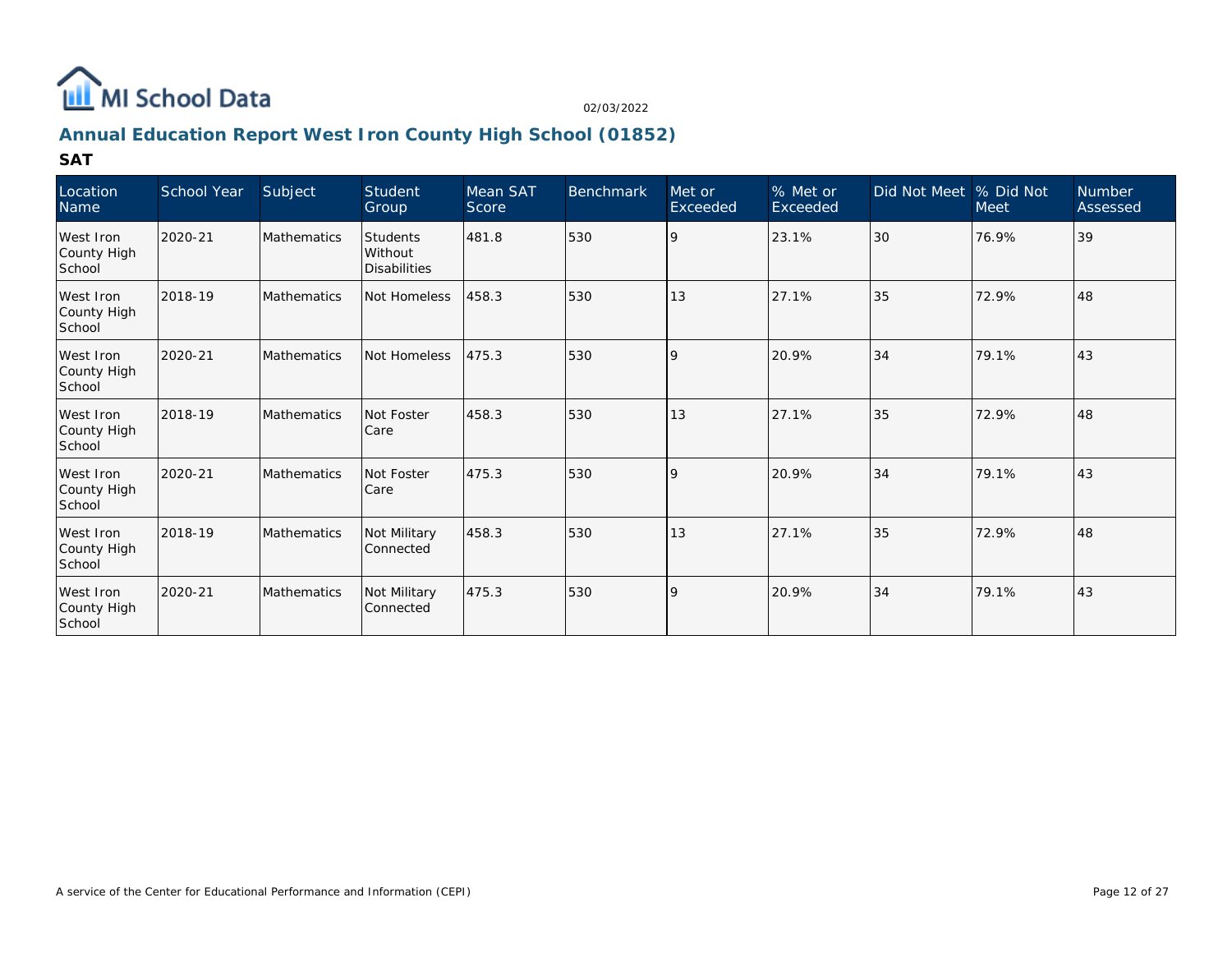

## **Annual Education Report West Iron County High School (01852)**

**MI-Access Participation**

| Subject | Grade | Student Group School Year |  | State Percent<br><b>Students</b><br>Proficient | <b>District</b><br>Percent<br>Students<br>Proficient | School Percent Percent<br><b>Students</b><br>Proficient | Surpassed | Percent<br>Attained | Percent<br>Emerging |
|---------|-------|---------------------------|--|------------------------------------------------|------------------------------------------------------|---------------------------------------------------------|-----------|---------------------|---------------------|
|---------|-------|---------------------------|--|------------------------------------------------|------------------------------------------------------|---------------------------------------------------------|-----------|---------------------|---------------------|

No Data to Display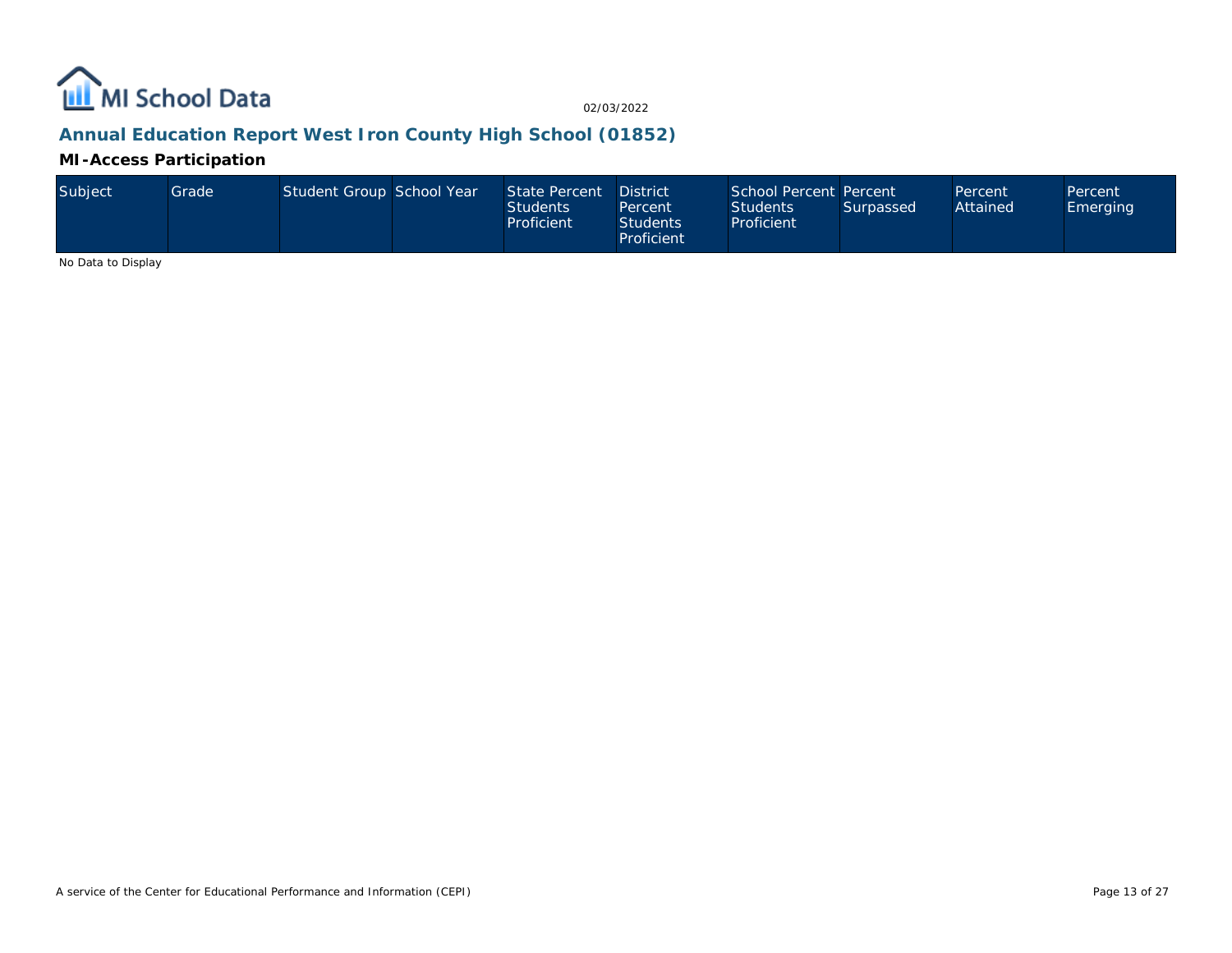

### **Annual Education Report West Iron County High School (01852)**

| Subject    | Grade                           | Student<br>Group                                  | School<br>Year | Number<br>Tested -<br>M-STEP,<br>SAT or MI- Access<br><b>Access</b> | Number<br>Tested -<br>Any MI- | Percent<br>Tested -<br>Any MI-<br>Access | Number<br>Tested -<br>Functional<br>Independe<br>nce | Percent<br>Tested -<br>Functional<br>Independe<br>nce | Number<br>Tested -<br>Supported<br>Independe<br>nce | Percent<br>Tested -<br>Supported<br>Independe n<br>nce | Number<br>Tested -<br>Participatio Participatio | Percent<br>Tested -<br>n |
|------------|---------------------------------|---------------------------------------------------|----------------|---------------------------------------------------------------------|-------------------------------|------------------------------------------|------------------------------------------------------|-------------------------------------------------------|-----------------------------------------------------|--------------------------------------------------------|-------------------------------------------------|--------------------------|
| <b>ELA</b> | <b>All Grades</b><br>(Combined) | All Students                                      | 2020-21        | 44                                                                  | $<10$                         | $\star$                                  |                                                      | $\star$                                               | $\star$                                             | $\star$                                                | $\star$                                         | $\star$                  |
| <b>ELA</b> | All Grades<br>(Combined)        | American<br>Indian or<br>Alaska<br>Native         | 2020-21        | < 10                                                                |                               | $\star$                                  |                                                      | $\star$                                               |                                                     | ×                                                      |                                                 | $\star$                  |
| <b>ELA</b> | <b>All Grades</b><br>(Combined) | Hispanic of<br>Any Race                           | 2020-21        | < 10                                                                |                               | $\star$                                  |                                                      | $\star$                                               |                                                     |                                                        |                                                 | $\star$                  |
| <b>ELA</b> | All Grades<br>(Combined)        | White                                             | 2020-21        | 40                                                                  | < 10                          | $\star$                                  |                                                      | $\star$                                               | $\star$                                             |                                                        |                                                 | $\star$                  |
| <b>ELA</b> | All Grades<br>(Combined)        | Female                                            | 2020-21        | 25                                                                  | < 10                          | $\star$                                  |                                                      | $\star$                                               |                                                     |                                                        |                                                 | $\star$                  |
| <b>ELA</b> | All Grades<br>(Combined)        | Male                                              | 2020-21        | 19                                                                  | < 10                          | $\star$                                  |                                                      | $\star$                                               |                                                     | ×                                                      |                                                 | $\star$                  |
| <b>ELA</b> | All Grades<br>(Combined)        | Economicall<br>y<br>Disadvantag<br>ed             | 2020-21        | 25                                                                  | < 10                          | $\star$                                  |                                                      | $\star$                                               |                                                     |                                                        |                                                 | $\star$                  |
| <b>ELA</b> | <b>All Grades</b><br>(Combined) | Not<br>Economicall<br>$\vee$<br>Disadvantag<br>ed | 2020-21        | 19                                                                  | < 10                          |                                          |                                                      |                                                       |                                                     |                                                        |                                                 | $\star$                  |
| <b>ELA</b> | All Grades<br>(Combined)        | Not English<br>Learners                           | 2020-21        | 44                                                                  | <10                           |                                          |                                                      | $\star$                                               | ÷                                                   |                                                        |                                                 | $\star$                  |
| <b>ELA</b> | All Grades<br>(Combined)        | Not Migrant                                       | 2020-21        | 44                                                                  | < 10                          | $\star$                                  |                                                      | $\star$                                               |                                                     |                                                        |                                                 | $\star$                  |
| <b>ELA</b> | All Grades<br>(Combined)        | Students<br>With<br><b>Disabilities</b>           | 2020-21        | < 10                                                                | $\star$                       | $\star$                                  |                                                      | $\star$                                               |                                                     |                                                        |                                                 | $\star$                  |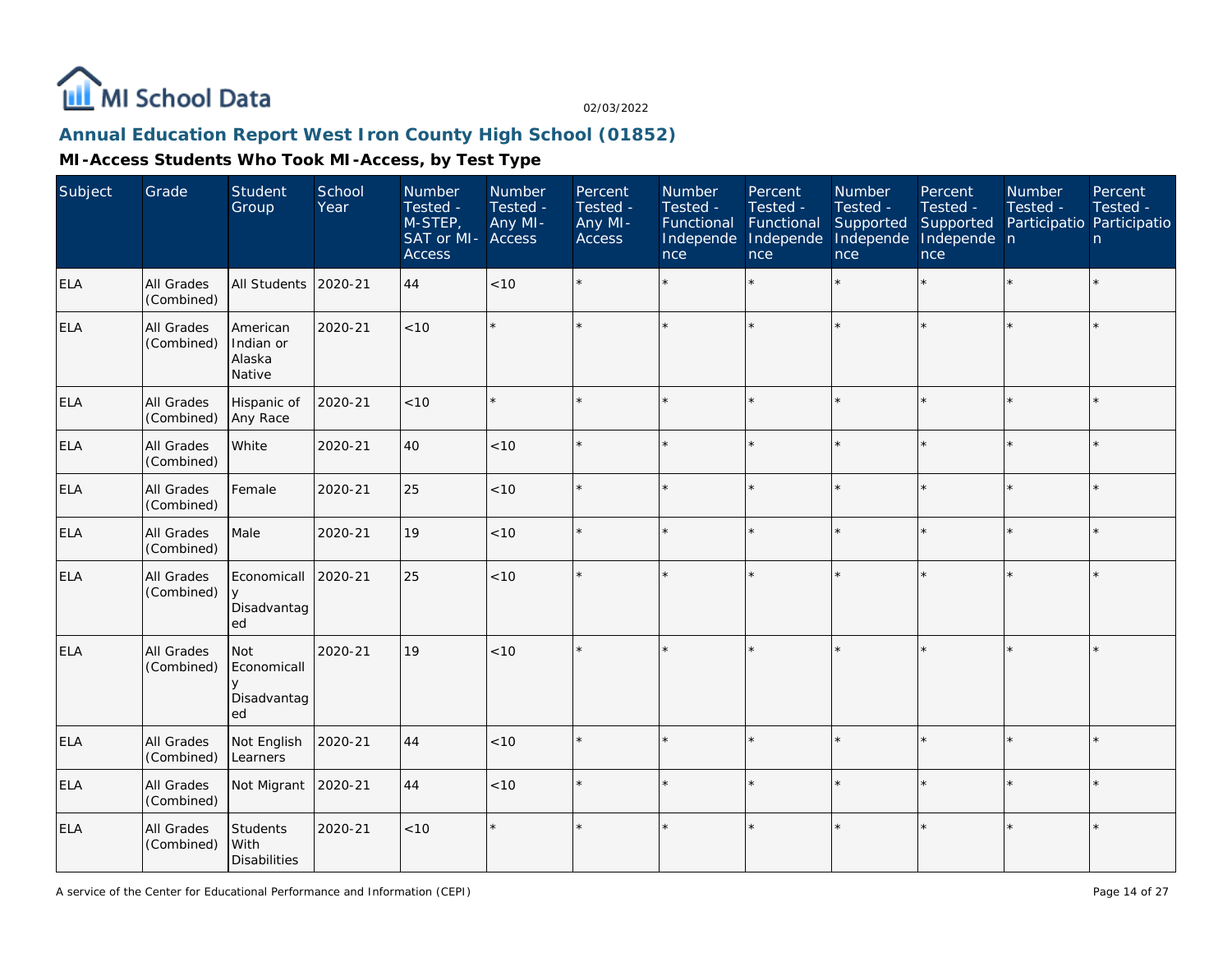

### **Annual Education Report West Iron County High School (01852)**

| Subject                | Grade                           | Student<br>Group                           | School<br>Year | Number<br>Tested -<br>M-STEP,<br>SAT or MI- Access<br><b>Access</b> | Number<br>Tested -<br>Any MI- | Percent<br>Tested -<br>Any MI-<br>Access | Number<br>Tested -<br>Functional<br>Independe<br>nce | Percent<br>Tested -<br>Functional<br>Independe<br><b>nce</b> | Number<br>Tested -<br>Supported<br>Independe<br>nce | Percent<br>Tested -<br>Supported<br>Independe n<br>nce | <b>Number</b><br>Tested -<br>Participatio Participatio | Percent<br>Tested -<br>n |
|------------------------|---------------------------------|--------------------------------------------|----------------|---------------------------------------------------------------------|-------------------------------|------------------------------------------|------------------------------------------------------|--------------------------------------------------------------|-----------------------------------------------------|--------------------------------------------------------|--------------------------------------------------------|--------------------------|
| <b>ELA</b>             | All Grades<br>(Combined)        | Students<br>Without<br><b>Disabilities</b> | 2020-21        | 39                                                                  | $<10$                         |                                          |                                                      |                                                              |                                                     | ×                                                      | $\star$                                                | $\star$                  |
| <b>ELA</b>             | All Grades<br>(Combined)        | Not<br>Homeless                            | 2020-21        | 44                                                                  | < 10                          |                                          |                                                      | $\star$                                                      |                                                     |                                                        |                                                        | $\star$                  |
| <b>ELA</b>             | All Grades<br>(Combined)        | Not Foster<br>Care                         | 2020-21        | 44                                                                  | < 10                          | $\star$                                  |                                                      | $\star$                                                      |                                                     | $\star$                                                | $\star$                                                | ×.                       |
| <b>ELA</b>             | <b>All Grades</b><br>(Combined) | Not Military<br>Connected                  | 2020-21        | 44                                                                  | < 10                          |                                          |                                                      | $\star$                                                      |                                                     | $\star$                                                | $\star$                                                | $\star$                  |
| Mathematics All Grades | (Combined)                      | All Students                               | 2020-21        | 44                                                                  | < 10                          | $\star$                                  |                                                      | $\star$                                                      |                                                     | $\star$                                                | $\star$                                                | $\star$                  |
| Mathematics All Grades | (Combined)                      | American<br>Indian or<br>Alaska<br>Native  | 2020-21        | < 10                                                                |                               |                                          |                                                      | $\star$                                                      |                                                     | $\star$                                                | $\star$                                                | $\star$                  |
| Mathematics All Grades | (Combined)                      | Hispanic of<br>Any Race                    | 2020-21        | < 10                                                                |                               |                                          |                                                      | $\star$                                                      | ÷.                                                  | $\star$                                                | $\star$                                                | ÷.                       |
| Mathematics All Grades | (Combined)                      | White                                      | 2020-21        | 40                                                                  | < 10                          |                                          |                                                      | $\star$                                                      | ÷.                                                  | $\star$                                                | $\star$                                                | $\star$                  |
| Mathematics All Grades | (Combined)                      | Female                                     | 2020-21        | 25                                                                  | < 10                          | $\star$                                  |                                                      | $\star$                                                      |                                                     | $\star$                                                | $\star$                                                | $\star$                  |
| Mathematics All Grades | (Combined)                      | Male                                       | 2020-21        | 19                                                                  | < 10                          |                                          |                                                      | $\star$                                                      |                                                     | $\star$                                                |                                                        | $\star$                  |
| Mathematics All Grades | (Combined)                      | Economicall<br>y<br>Disadvantag<br>ed      | 2020-21        | 25                                                                  | < 10                          | $\star$                                  |                                                      | $\star$                                                      |                                                     | $\star$                                                | $\star$                                                | $\star$                  |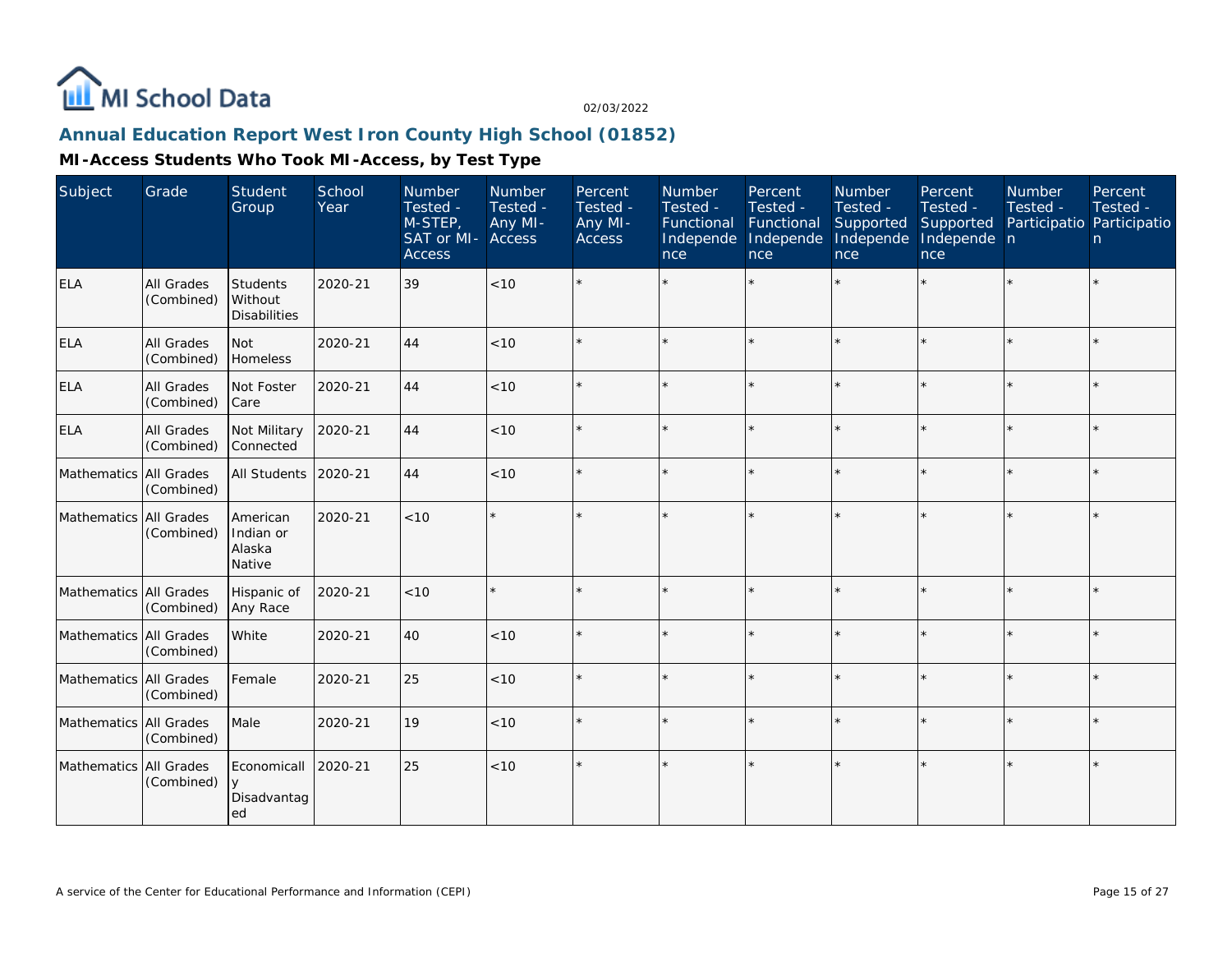

### **Annual Education Report West Iron County High School (01852)**

| Subject                  | Grade                    | Student<br>Group                               | School<br>Year | Number<br>Tested -<br>M-STEP,<br>SAT or MI-<br><b>Access</b> | Number<br>Tested -<br>Any MI-<br>Access | Percent<br>Tested -<br>Any MI-<br>Access | Number<br>Tested -<br>Functional<br>Independe<br>nce | Percent<br>Tested -<br>Functional<br>Independe<br>nce | Number<br>Tested -<br>Supported<br>Independe<br>nce | Percent<br>Tested -<br>Supported<br>Independe n<br>nce | Number<br>Tested -<br>Participatio Participatio | Percent<br>Tested -<br>n |
|--------------------------|--------------------------|------------------------------------------------|----------------|--------------------------------------------------------------|-----------------------------------------|------------------------------------------|------------------------------------------------------|-------------------------------------------------------|-----------------------------------------------------|--------------------------------------------------------|-------------------------------------------------|--------------------------|
| Mathematics All Grades   | (Combined)               | <b>Not</b><br>Economicall<br>Disadvantag<br>ed | 2020-21        | 19                                                           | < 10                                    |                                          |                                                      |                                                       |                                                     |                                                        |                                                 | $\star$                  |
| Mathematics All Grades   | (Combined)               | Not English<br>Learners                        | 2020-21        | 44                                                           | < 10                                    |                                          |                                                      | $\star$                                               |                                                     |                                                        |                                                 | $\star$                  |
| Mathematics All Grades   | (Combined)               | Not Migrant                                    | 2020-21        | 44                                                           | < 10                                    | $\Phi$                                   |                                                      | $\star$                                               |                                                     | $\star$                                                | $\star$                                         | $\star$                  |
| Mathematics All Grades   | (Combined)               | Students<br>With<br><b>Disabilities</b>        | 2020-21        | < 10                                                         |                                         |                                          |                                                      | $\star$                                               |                                                     |                                                        |                                                 | $\star$                  |
| Mathematics All Grades   | (Combined)               | Students<br>Without<br><b>Disabilities</b>     | 2020-21        | 39                                                           | < 10                                    |                                          |                                                      | $\star$                                               | ÷                                                   |                                                        | $\star$                                         | $\star$                  |
| Mathematics All Grades   | (Combined)               | Not<br>Homeless                                | 2020-21        | 44                                                           | < 10                                    | $\star$                                  |                                                      | $\star$                                               | $\star$                                             |                                                        | $\star$                                         | $\star$                  |
| Mathematics All Grades   | (Combined)               | Not Foster<br>Care                             | 2020-21        | 44                                                           | $<10$                                   |                                          |                                                      | $\star$                                               |                                                     |                                                        |                                                 | $\star$                  |
| Mathematics   All Grades | (Combined)               | Not Military<br>Connected                      | 2020-21        | 44                                                           | < 10                                    |                                          |                                                      | $\star$                                               |                                                     |                                                        |                                                 | $\star$                  |
| Science                  | All Grades<br>(Combined) | All Students                                   | 2020-21        | 41                                                           | < 10                                    |                                          |                                                      | $\star$                                               | ×                                                   | ×                                                      |                                                 | $\star$                  |
| Science                  | All Grades<br>(Combined) | American<br>Indian or<br>Alaska<br>Native      | 2020-21        | < 10                                                         |                                         |                                          |                                                      |                                                       |                                                     |                                                        |                                                 | $\star$                  |
| Science                  | All Grades<br>(Combined) | Hispanic of<br>Any Race                        | 2020-21        | < 10                                                         |                                         |                                          |                                                      | $\star$                                               |                                                     |                                                        | $\star$                                         | $\star$                  |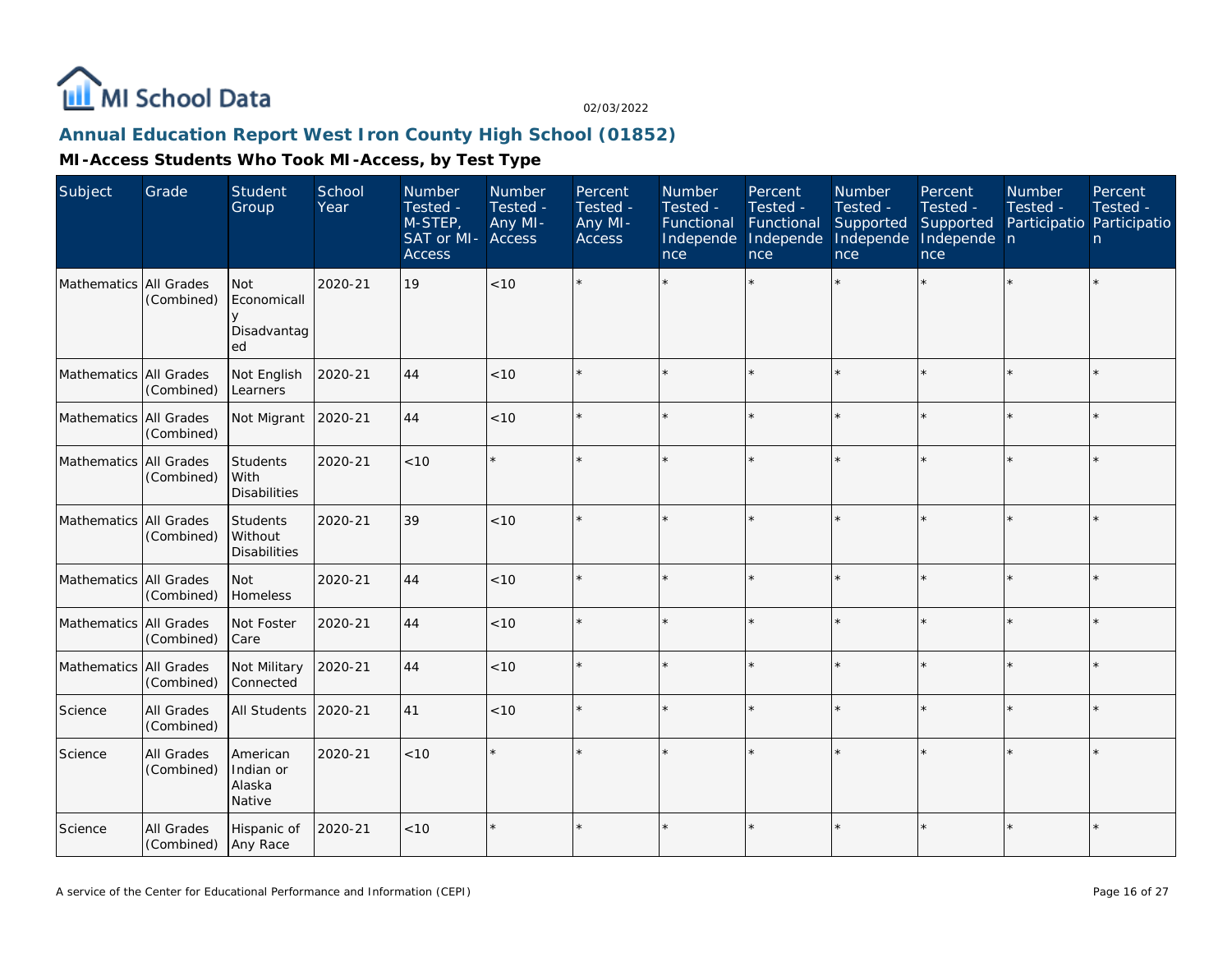

# **Annual Education Report West Iron County High School (01852)**

| Subject | Grade                    | <b>Student</b><br>Group                                  | School<br>Year | Number<br>Tested -<br>$M-STEP$<br>SAT or MI-<br><b>Access</b> | Number<br>Tested -<br>Any MI-<br><b>Access</b> | Percent<br>Tested -<br>Any MI-<br>Access | Number<br>Tested -<br>Functional<br>Independe<br>nce | Percent<br>Tested -<br>Functional<br>Independe<br><b>nce</b> | <b>Number</b><br>Tested -<br>Supported<br>Independe<br>nce | Percent<br>Tested -<br>Supported<br>Independe n<br>nce | Number<br>Tested -<br>Participatio Participatio | Percent<br>Tested -<br>n |
|---------|--------------------------|----------------------------------------------------------|----------------|---------------------------------------------------------------|------------------------------------------------|------------------------------------------|------------------------------------------------------|--------------------------------------------------------------|------------------------------------------------------------|--------------------------------------------------------|-------------------------------------------------|--------------------------|
| Science | All Grades<br>(Combined) | White                                                    | 2020-21        | 37                                                            | < 10                                           |                                          |                                                      |                                                              |                                                            |                                                        |                                                 | $\star$                  |
| Science | All Grades<br>(Combined) | Female                                                   | 2020-21        | 22                                                            | < 10                                           | $\star$                                  |                                                      | $\star$                                                      | $\star$                                                    |                                                        | $\star$                                         | $\star$                  |
| Science | All Grades<br>(Combined) | Male                                                     | 2020-21        | 19                                                            | < 10                                           |                                          |                                                      |                                                              |                                                            |                                                        |                                                 | $\star$                  |
| Science | All Grades<br>(Combined) | Economicall<br>y<br>Disadvantag<br>ed                    | 2020-21        | 23                                                            | $<10$                                          |                                          |                                                      |                                                              |                                                            |                                                        |                                                 |                          |
| Science | All Grades<br>(Combined) | <b>Not</b><br>Economicall<br>$\vee$<br>Disadvantag<br>ed | 2020-21        | 18                                                            | $<10$                                          |                                          |                                                      |                                                              |                                                            |                                                        |                                                 | $\star$                  |
| Science | All Grades<br>(Combined) | Not English<br>Learners                                  | 2020-21        | 41                                                            | < 10                                           |                                          |                                                      | $\star$                                                      |                                                            |                                                        | $\star$                                         | $\star$                  |
| Science | All Grades<br>(Combined) | Not Migrant                                              | 2020-21        | 41                                                            | < 10                                           |                                          |                                                      |                                                              |                                                            |                                                        |                                                 | $\star$                  |
| Science | All Grades<br>(Combined) | Students<br>l With<br><b>Disabilities</b>                | 2020-21        | < 10                                                          | $\star$                                        |                                          |                                                      |                                                              |                                                            |                                                        |                                                 | $\star$                  |
| Science | All Grades<br>(Combined) | Students<br>Without<br><b>Disabilities</b>               | 2020-21        | 36                                                            | < 10                                           | $\star$                                  |                                                      | $\star$                                                      |                                                            |                                                        | ×                                               | ÷.                       |
| Science | All Grades<br>(Combined) | <b>Not</b><br>Homeless                                   | 2020-21        | 41                                                            | < 10                                           |                                          |                                                      | ÷                                                            |                                                            |                                                        |                                                 | $\star$                  |
| Science | All Grades<br>(Combined) | Not Foster<br>Care                                       | 2020-21        | 41                                                            | $<10$                                          |                                          |                                                      |                                                              |                                                            |                                                        | $\star$                                         | $\star$                  |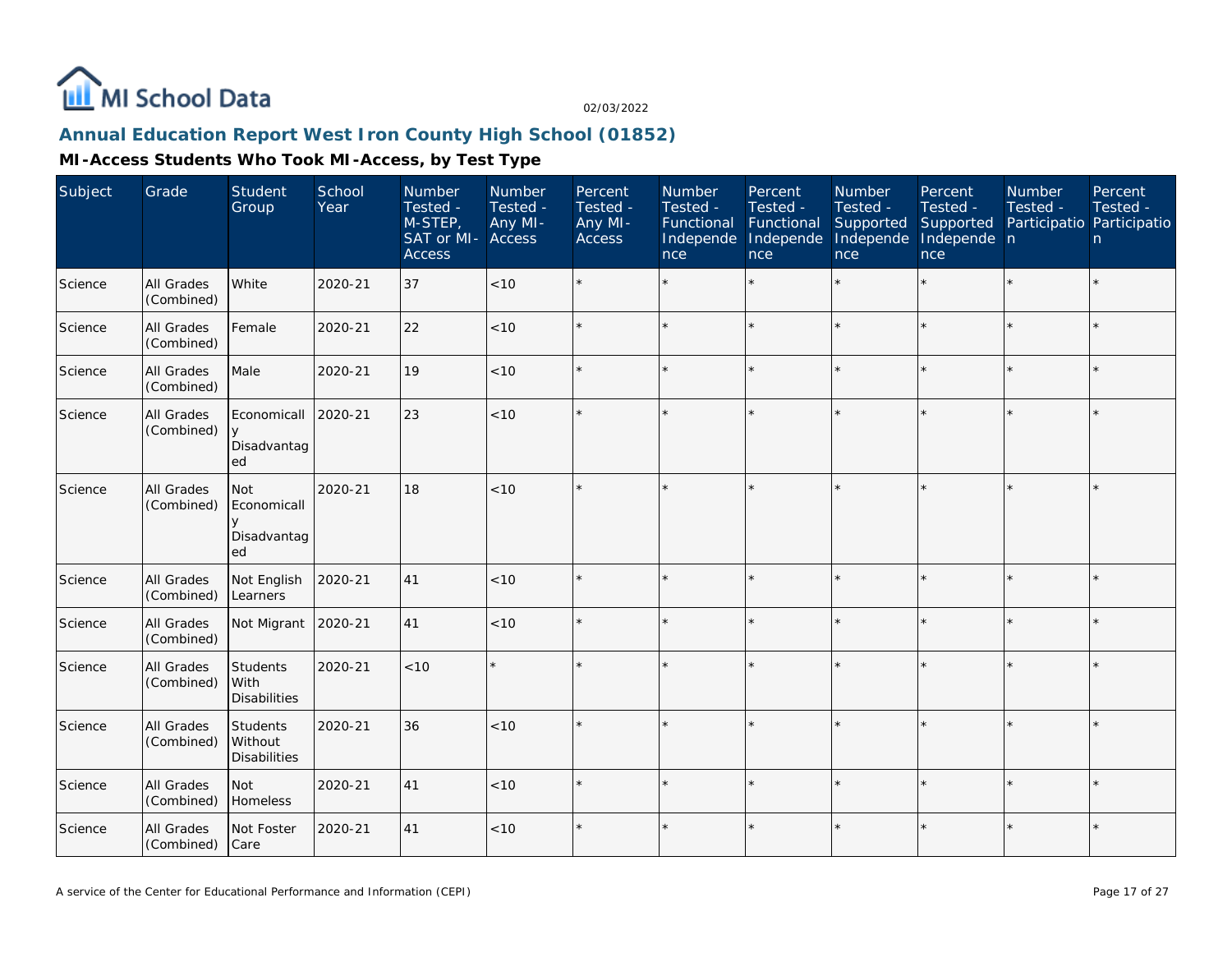

### **Annual Education Report West Iron County High School (01852)**

| Subject                  | Grade                           | Student<br>Group                                    | School<br>Year | Number<br>Tested -<br>$M-STEP$<br>SAT or MI-<br><b>Access</b> | <b>Number</b><br>Tested -<br>Any MI-<br>Access | Percent<br>Tested -<br>Any MI-<br>Access | Number<br>Tested -<br>Functional<br>Independe<br>nce | Percent<br>Tested -<br>Functional<br>Independe<br>nce | Number<br>Tested -<br>Supported<br>Independe<br>nce | Percent<br>Tested -<br>Supported<br>Independe n<br>nce | Number<br>Tested -<br>Participatio Participatio | Percent<br>Tested -<br>n |
|--------------------------|---------------------------------|-----------------------------------------------------|----------------|---------------------------------------------------------------|------------------------------------------------|------------------------------------------|------------------------------------------------------|-------------------------------------------------------|-----------------------------------------------------|--------------------------------------------------------|-------------------------------------------------|--------------------------|
| Science                  | All Grades<br>(Combined)        | Not Military<br>Connected                           | 2020-21        | 41                                                            | < 10                                           |                                          |                                                      |                                                       |                                                     |                                                        |                                                 | $\star$                  |
| Social<br><b>Studies</b> | All Grades<br>(Combined)        | <b>All Students</b>                                 | 2020-21        | 40                                                            | < 10                                           |                                          |                                                      | $\star$                                               |                                                     | $\star$                                                | $\star$                                         | $\star$                  |
| Social<br>Studies        | All Grades<br>(Combined)        | American<br>Indian or<br>Alaska<br>Native           | 2020-21        | < 10                                                          | $\star$                                        |                                          |                                                      |                                                       |                                                     | $\star$                                                |                                                 | $\star$                  |
| Social<br>Studies        | All Grades<br>(Combined)        | Hispanic of<br>Any Race                             | 2020-21        | $<10$                                                         | $\star$                                        |                                          |                                                      | $\star$                                               |                                                     | $\star$                                                |                                                 | $\star$                  |
| Social<br><b>Studies</b> | All Grades<br>(Combined)        | White                                               | 2020-21        | 36                                                            | < 10                                           |                                          |                                                      | $\star$                                               |                                                     | $\star$                                                |                                                 | $\star$                  |
| Social<br>Studies        | <b>All Grades</b><br>(Combined) | Female                                              | 2020-21        | 21                                                            | $<10$                                          |                                          |                                                      | $\star$                                               |                                                     | ×.                                                     |                                                 | $\star$                  |
| Social<br>Studies        | All Grades<br>(Combined)        | Male                                                | 2020-21        | 19                                                            | < 10                                           |                                          |                                                      | $\star$                                               | ÷                                                   | $\star$                                                | $\star$                                         | $\star$                  |
| Social<br>Studies        | All Grades<br>(Combined)        | Economicall<br>y<br>Disadvantag<br>ed               | 2020-21        | 22                                                            | < 10                                           |                                          |                                                      |                                                       |                                                     | ×.                                                     |                                                 | $\star$                  |
| Social<br><b>Studies</b> | All Grades<br>(Combined)        | <b>Not</b><br>Economicall<br>V<br>Disadvantag<br>ed | 2020-21        | 18                                                            | < 10                                           |                                          |                                                      |                                                       |                                                     |                                                        |                                                 | k.                       |
| Social<br><b>Studies</b> | All Grades<br>(Combined)        | Not English<br>Learners                             | 2020-21        | 40                                                            | < 10                                           |                                          |                                                      | $\ddot{\phantom{0}}$                                  |                                                     | ÷                                                      |                                                 | $\star$                  |
| Social<br>Studies        | All Grades<br>(Combined)        | Not Migrant                                         | 2020-21        | 40                                                            | < 10                                           |                                          |                                                      |                                                       |                                                     | ×.                                                     |                                                 | $\star$                  |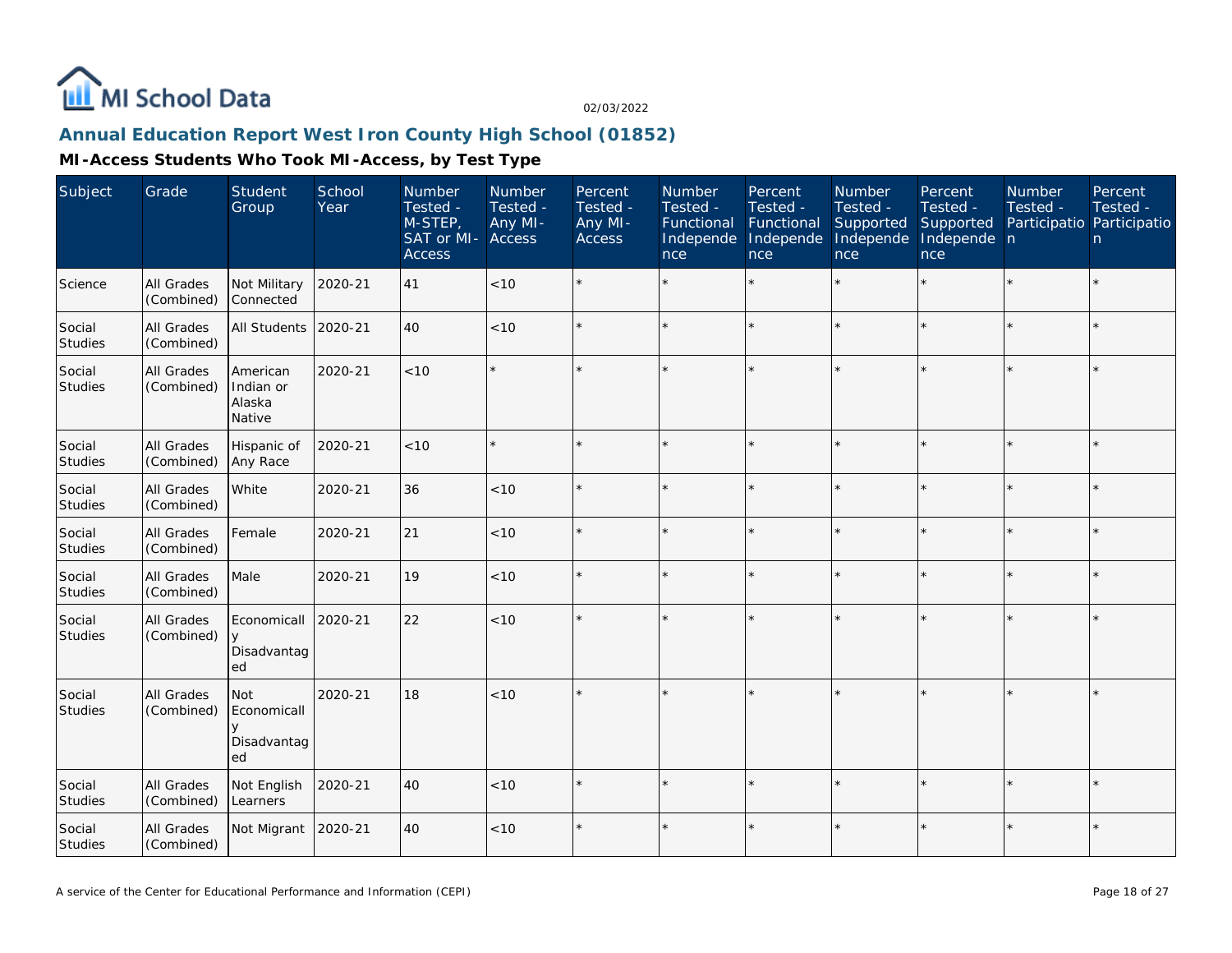

### **Annual Education Report West Iron County High School (01852)**

| Subject                  | Grade                           | Student<br>Group                                  | School<br>Year | <b>Number</b><br>Tested -<br>M-STEP,<br>SAT or MI-<br><b>Access</b> | <b>Number</b><br>Tested -<br>Any MI-<br>Access | Percent<br>Tested -<br>Any MI-<br><b>Access</b> | <b>Number</b><br>Tested -<br><b>Functional</b><br>Independe<br>nce | Percent<br>Tested -<br>Functional<br>Independe<br>nce | <b>Number</b><br>Tested -<br>Supported<br>Independe<br>nce | Percent<br>Tested -<br>Supported<br>Independe n<br>nce | <b>Number</b><br>Tested - | Percent<br>Tested -<br>Participatio Participatio<br>n. |
|--------------------------|---------------------------------|---------------------------------------------------|----------------|---------------------------------------------------------------------|------------------------------------------------|-------------------------------------------------|--------------------------------------------------------------------|-------------------------------------------------------|------------------------------------------------------------|--------------------------------------------------------|---------------------------|--------------------------------------------------------|
| Social<br><b>Studies</b> | All Grades<br>(Combined)        | <b>Students</b><br>With<br><b>Disabilities</b>    | 2020-21        | < 10                                                                |                                                |                                                 |                                                                    |                                                       |                                                            |                                                        |                           |                                                        |
| Social<br><b>Studies</b> | <b>All Grades</b><br>(Combined) | <b>Students</b><br>Without<br><b>Disabilities</b> | 2020-21        | 35                                                                  | $ $ < 10                                       |                                                 |                                                                    |                                                       |                                                            |                                                        |                           |                                                        |
| Social<br><b>Studies</b> | All Grades<br>(Combined)        | <b>Not</b><br><b>Homeless</b>                     | 2020-21        | 40                                                                  | $ $ < 10                                       |                                                 |                                                                    | $\star$                                               |                                                            |                                                        |                           |                                                        |
| Social<br><b>Studies</b> | All Grades<br>(Combined)        | Not Foster<br>  Care                              | 2020-21        | 40                                                                  | $ $ < 10                                       | $\star$                                         |                                                                    | $\star$                                               |                                                            |                                                        |                           |                                                        |
| Social<br><b>Studies</b> | All Grades<br>(Combined)        | Not Military<br>Connected                         | 2020-21        | 40                                                                  | $ $ < 10                                       |                                                 |                                                                    |                                                       |                                                            |                                                        |                           |                                                        |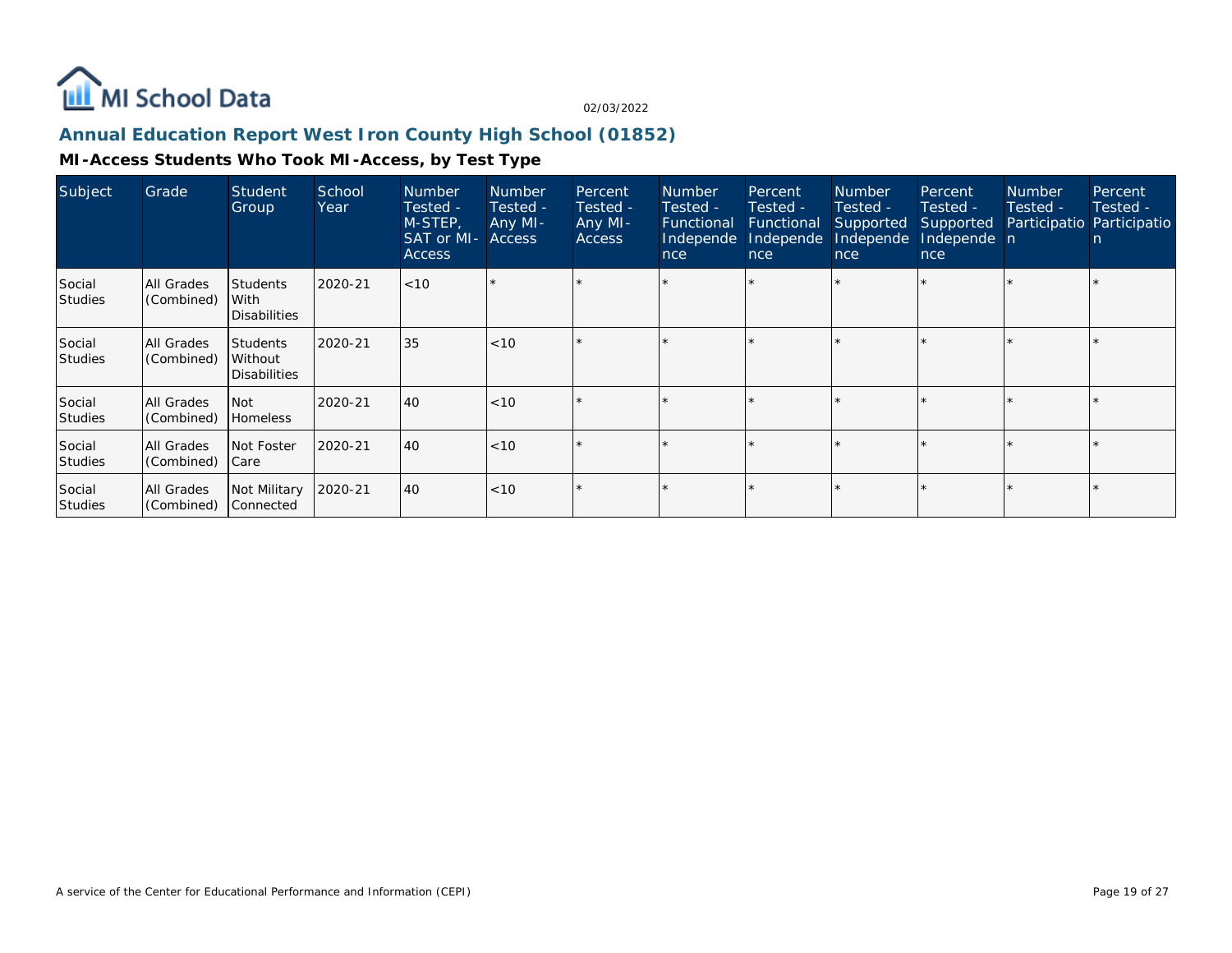

## **Annual Education Report West Iron County High School (01852)**

### **High School Graduation: Four-Year Adjusted Cohort Rate**

| Student Group                        | Baseline Data<br>(2016) | Most Recent<br>Results (2020) | Interim Objective<br>(2020) | Interim Objective<br>(2021) | Long-Term Target<br>(2025) |
|--------------------------------------|-------------------------|-------------------------------|-----------------------------|-----------------------------|----------------------------|
| All Students                         | 79.79%                  | 97.92%                        | 86.30%                      | 87.93%                      | 94.44%                     |
| White                                | 83.48%                  | 97.92%                        | 88.35%                      | 89.57%                      | 94.44%                     |
| Economically<br>Disadvantaged        | 67.48%                  | 100.00%                       | 79.46%                      | 82.46%                      | 94.44%                     |
| Students With<br><b>Disabilities</b> | 57.12%                  | < 10                          | 73.71%                      | 77.86%                      | 94.44%                     |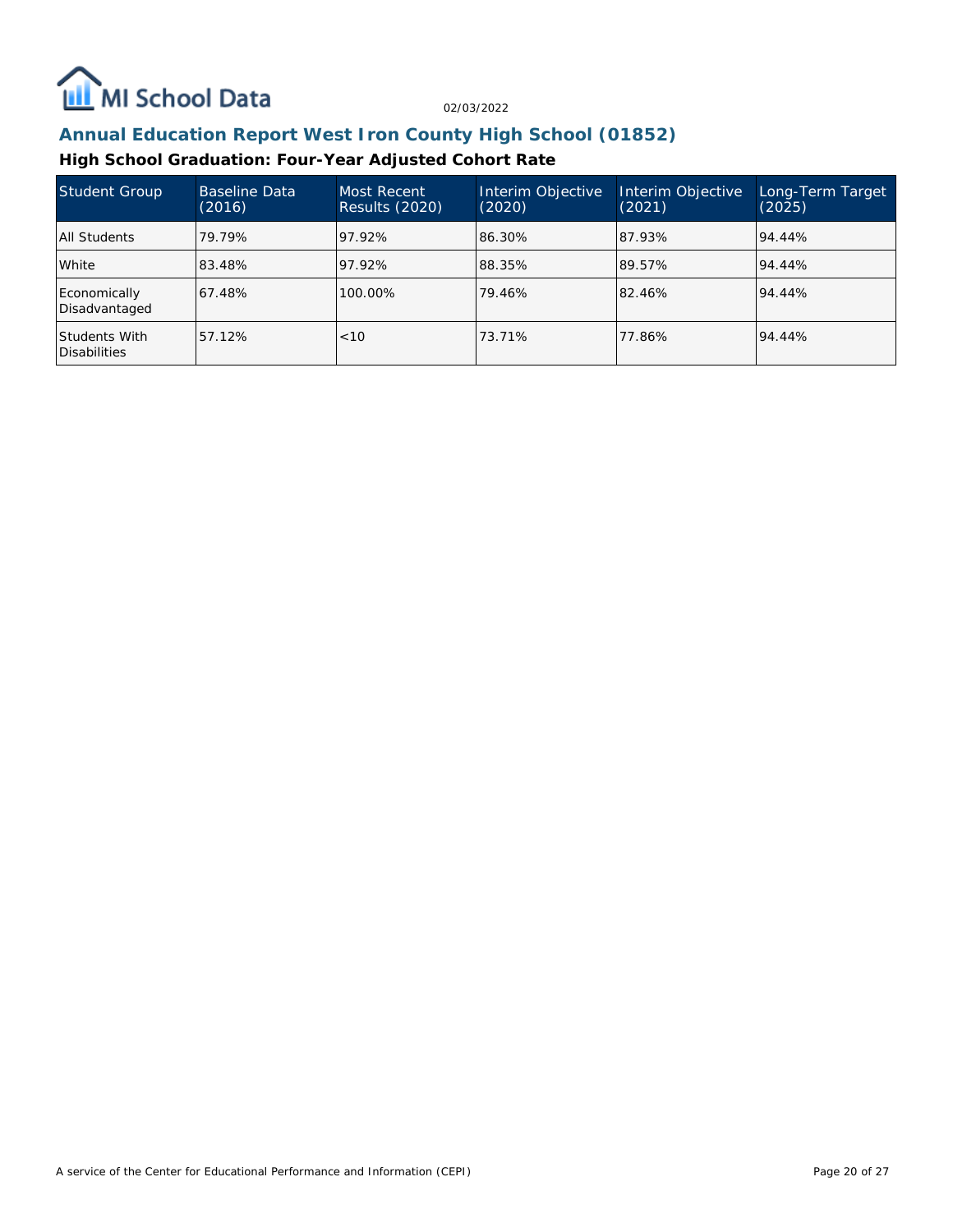

## **Annual Education Report West Iron County High School (01852)**

#### **Accountability Details Attendance Data**

| <b>Student Group</b> | Statewide | <b>District</b> | School |
|----------------------|-----------|-----------------|--------|
| <b>All Students</b>  | 80.07%    | N/A             | 71.48% |

*\* All data based on students enrolled for a full academic year.*

*\*\* More information regarding the Michigan School Index System can be found at the following link:*

#### **Inexperienced Teachers**

|                                            | <b>Total Number Number</b><br>of Staffing<br>Group | Inexperience | Percent<br><b>Inexperience</b> | Count High-<br>Poverty<br><b>Schools</b> | Percent High- Count Low-<br>Poverty<br><b>Schools</b> | Poverty<br><b>Schools</b> | <b>Percent Low-</b><br>Poverty<br><b>Schools</b> |
|--------------------------------------------|----------------------------------------------------|--------------|--------------------------------|------------------------------------------|-------------------------------------------------------|---------------------------|--------------------------------------------------|
| West Iron<br>County High<br>School (01852) | 15.05                                              | 0.85         | 5.7%                           | N/A                                      | N/A                                                   | N/A                       | N/A                                              |

#### **Inexperienced Principals and Other School Leaders**

|                                            | <b>Total Number Number</b><br>of Staffing<br>Group | Inexperience | <b>Percent</b><br>Inexperience | Count High-<br>Poverty<br><b>Schools</b> | Percent High- Count Low-<br>Poverty<br><b>Schools</b> | Poverty<br><b>Schools</b> | Percent Low-<br>Poverty<br><b>Schools</b> |
|--------------------------------------------|----------------------------------------------------|--------------|--------------------------------|------------------------------------------|-------------------------------------------------------|---------------------------|-------------------------------------------|
| West Iron<br>County High<br>School (01852) | 0.52                                               | 0.00         | $0.0\%$                        | IN/A                                     | N/A                                                   | N/A                       | IN/A                                      |

#### **Teacher Emergency or Provisional Credentials**

|                                            | of Teachers | Total Number Number with Percent with Count High-<br>Emergency or Emergency or Poverty<br>Provisional<br><b>Credentials</b> | Provisional<br><b>Credentials</b> | Schools | Percent High- Count Low-<br>Poverty<br><b>Schools</b> | Poverty<br>Schools | Percent Low-<br>Poverty<br>Schools |
|--------------------------------------------|-------------|-----------------------------------------------------------------------------------------------------------------------------|-----------------------------------|---------|-------------------------------------------------------|--------------------|------------------------------------|
| West Iron<br>County High<br>School (01852) | 15.05       | 0.43                                                                                                                        | 2.9%                              | IN/A    | N/A                                                   | N/A                | IN/A                               |

#### **Out-of-Field Teachers**

|                                            | Total Number Number of<br>of Teachers | Out-of-Field<br><b>Teachers</b> | Percent of<br>Out-of-Field<br>Teachers | Count High-<br>Poverty<br>Schools | Percent High- Count Low-<br>Poverty<br><b>Schools</b> | Poverty<br><b>Schools</b> | Percent Low-<br>Poverty<br><b>Schools</b> |
|--------------------------------------------|---------------------------------------|---------------------------------|----------------------------------------|-----------------------------------|-------------------------------------------------------|---------------------------|-------------------------------------------|
| West Iron<br>County High<br>School (01852) | 15.05                                 | 0.43                            | 2.9%                                   | N/A                               | N/A                                                   | N/A                       | IN/A                                      |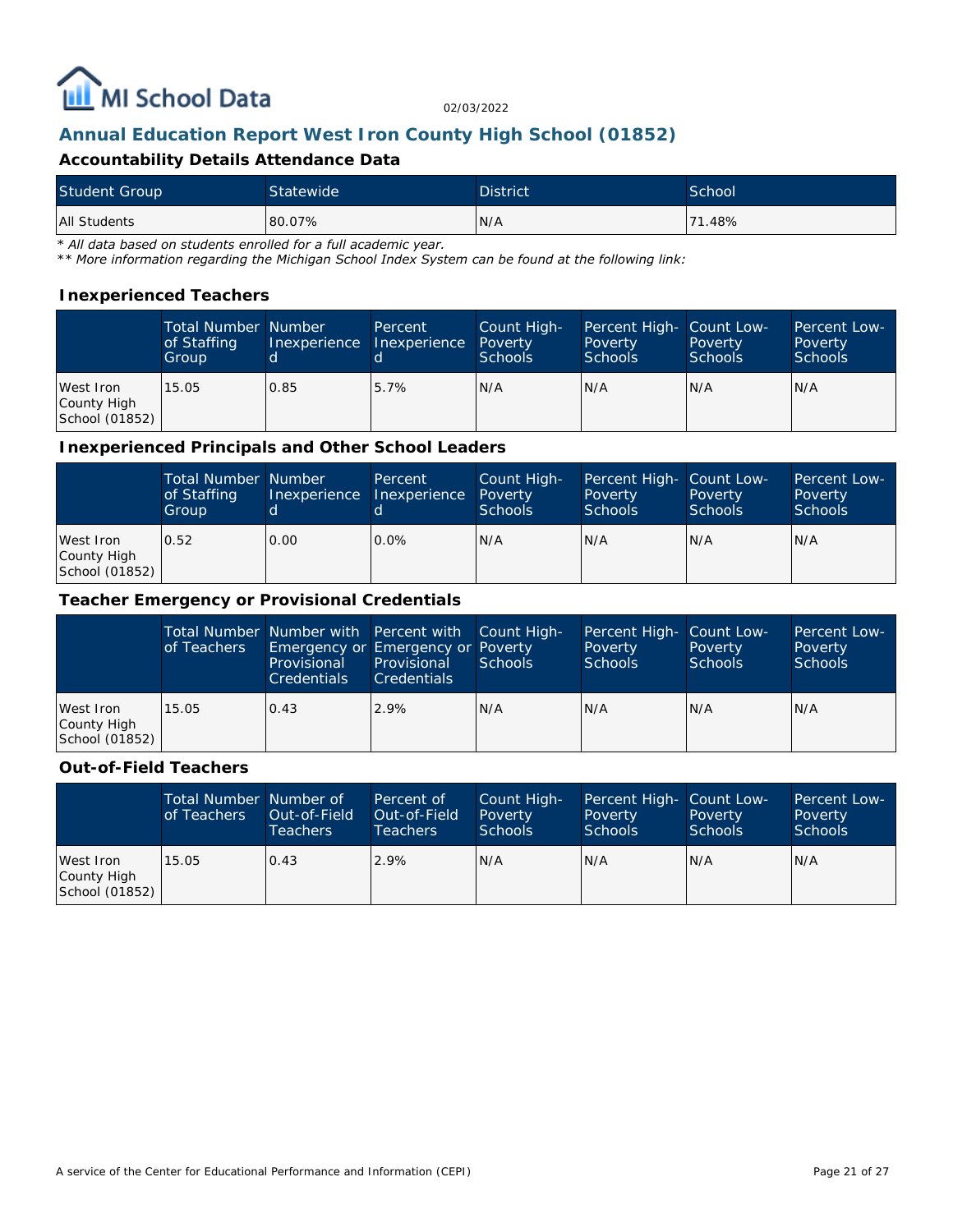

## **Annual Education Report West Iron County High School (01852)**

#### **NAEP Grade 4 Math**

|                                                 | Percent of<br><b>Students</b> | Percent below<br><b>Basic</b> | Percent Basic | Percent Proficient Percent Advanced |                |
|-------------------------------------------------|-------------------------------|-------------------------------|---------------|-------------------------------------|----------------|
| <b>All Students</b>                             | 100                           | 24                            | 41            | 29                                  | 7              |
| Male                                            | 51                            | 22                            | 40            | 30                                  | 8              |
| Female                                          | 49                            | 25                            | 42            | 28                                  | 5              |
| Eligible                                        | 51                            | 36                            | 44            | 18                                  | $\overline{2}$ |
| Not Eligible                                    | 49                            | 12                            | 37            | 40                                  | 11             |
| Info not available                              | $\ddagger$                    | $\ddagger$                    | $\ddagger$    | $\ddagger$                          | $\ddagger$     |
| White                                           | 65                            | 15                            | 41            | 36                                  | 8              |
| <b>Black or African</b><br>American             | 17                            | 51                            | 39            | 9                                   | 1              |
| Hispanic                                        | 9                             | 34                            | 45            | 17                                  | 4              |
| Asian                                           | 3                             | 9                             | 32            | 37                                  | 22             |
| American Indian or<br>Alaska Native             | $\ddagger$                    | $\ddagger$                    | $\ddagger$    | $\ddagger$                          | $\ddagger$     |
| Native Hawaiian or<br>Other Pacific<br>Islander | $\ddagger$                    | $\ddagger$                    | $\ddagger$    | $\ddagger$                          | $\ddagger$     |
| Two or More Races                               | 5                             | 29                            | 42            | 22                                  | 7              |
| Students With<br><b>Disabilities</b>            | 11                            | 60                            | 29            | 10                                  |                |
| Students Without<br><b>Disabilities</b>         | 89                            | 19                            | 42            | 31                                  | $\overline{7}$ |
| English Language<br>Learners                    | 10                            | 37                            | 46            | 14                                  | $\overline{2}$ |
| Not English<br>Language Learners                | 90                            | 22                            | 40            | 31                                  | $\overline{7}$ |

*‡ Reporting Standards not met. Note: Observed differences are not necessarily statistically significant. Detail may not sum to total because of rounding. SOURCE: U.S. Department of Education. Institute for Education Sciences. National Center for Education Statistics. National Assessment of Educational Progress (NAEP) 2019 Mathematics Achievement.*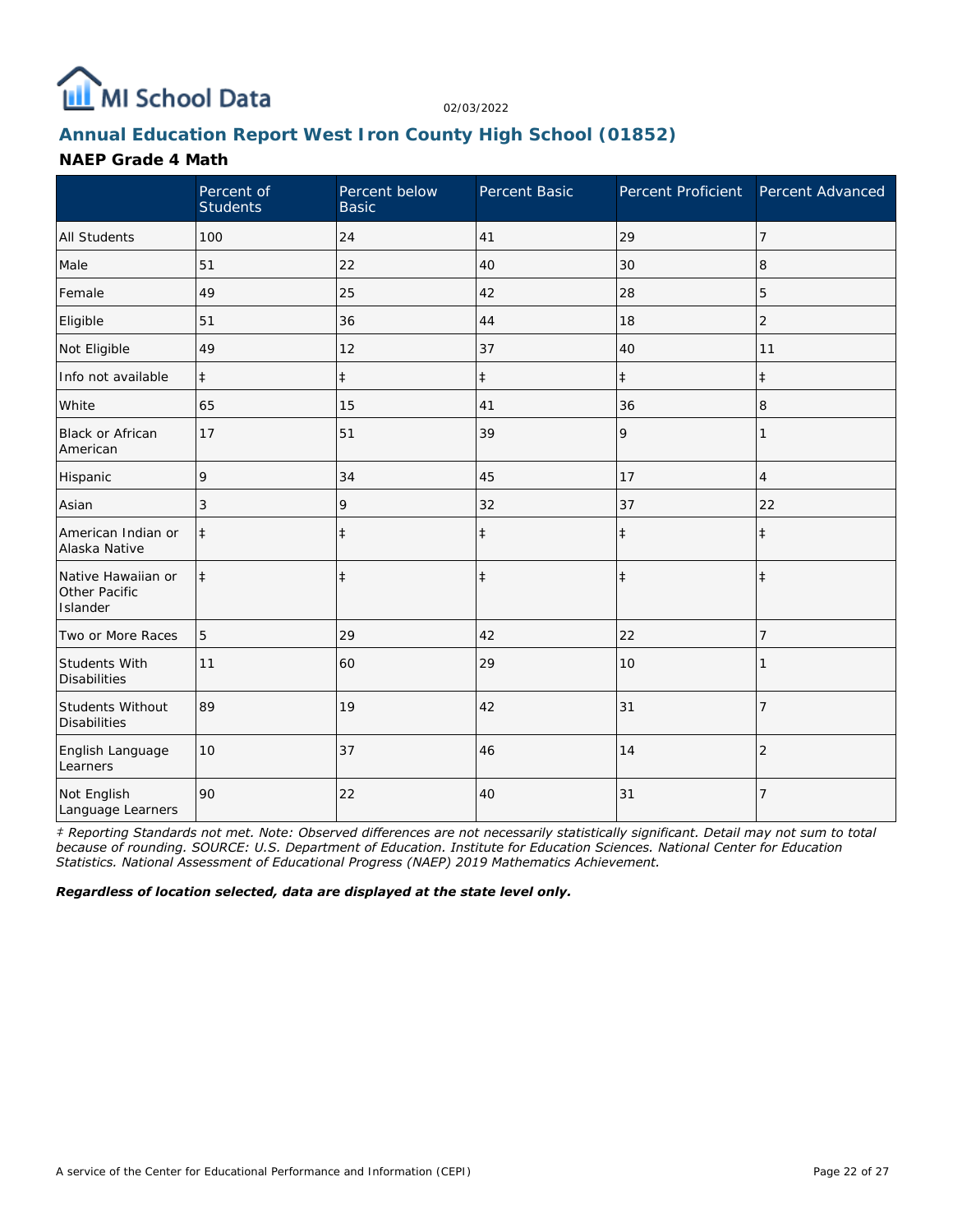

## **Annual Education Report West Iron County High School (01852)**

#### **NAEP Grade 8 Math**

|                                                 | Percent of<br><b>Students</b> | Percent below<br><b>Basic</b> | Percent Basic |            | Percent Proficient Percent Advanced |
|-------------------------------------------------|-------------------------------|-------------------------------|---------------|------------|-------------------------------------|
| <b>All Students</b>                             | 32                            | 68                            | 31            | 9          |                                     |
| Male                                            | 51                            | 33                            | 67            | 31         | 10                                  |
| Female                                          | 49                            | 31                            | 69            | 31         | 7                                   |
| Eligible                                        | 4                             | 48                            | 52            | 16         | 3                                   |
| Not Eligible                                    | 55                            | 19                            | 81            | 43         | 13                                  |
| Info not available                              | $\ddagger$                    | $\ddagger$                    | $\ddagger$    | $\ddagger$ | $\ddagger$                          |
| White                                           | 70                            | 25                            | 75            | 37         | 11                                  |
| Black or African<br>American                    | 15                            | 64                            | 36            | 9          |                                     |
| Hispanic                                        | 8                             | 41                            | 59            | 16         | $\overline{2}$                      |
| Asian                                           | 3                             | 14                            | 86            | 52         | 21                                  |
| American Indian or<br>Alaska Native             | $\ddagger$                    | $\ddagger$                    | $\ddagger$    | $\ddagger$ | $\ddagger$                          |
| Native Hawaiian or<br>Other Pacific<br>Islander | $\ddagger$                    | $\ddagger$                    | $\ddagger$    | $\ddagger$ | $\ddagger$                          |
| Two or More Races                               | $\overline{4}$                | 39                            | 61            | 24         | 4                                   |
| Students With<br><b>Disabilities</b>            | 10                            | 75                            | 25            | 5          | 0                                   |
| Students Without<br><b>Disabilities</b>         | 90                            | 27                            | 73            | 34         | 9                                   |
| English Language<br>Learners                    | 6                             | 60                            | 40            | 8          |                                     |
| Not English<br>Language Learners                | 94                            | 30                            | 70            | 32         | 9                                   |

*‡ Reporting Standards not met. NOTE: Observed differences are not necessarily statistically significant. Detail may not sum to total because of rounding. SOURCE: U.S. Department of Education. Institute for Education Sciences. National Center for Education Statistics. National Assessment of Educational Progress (NAEP) 2019 Mathematics Achievement.*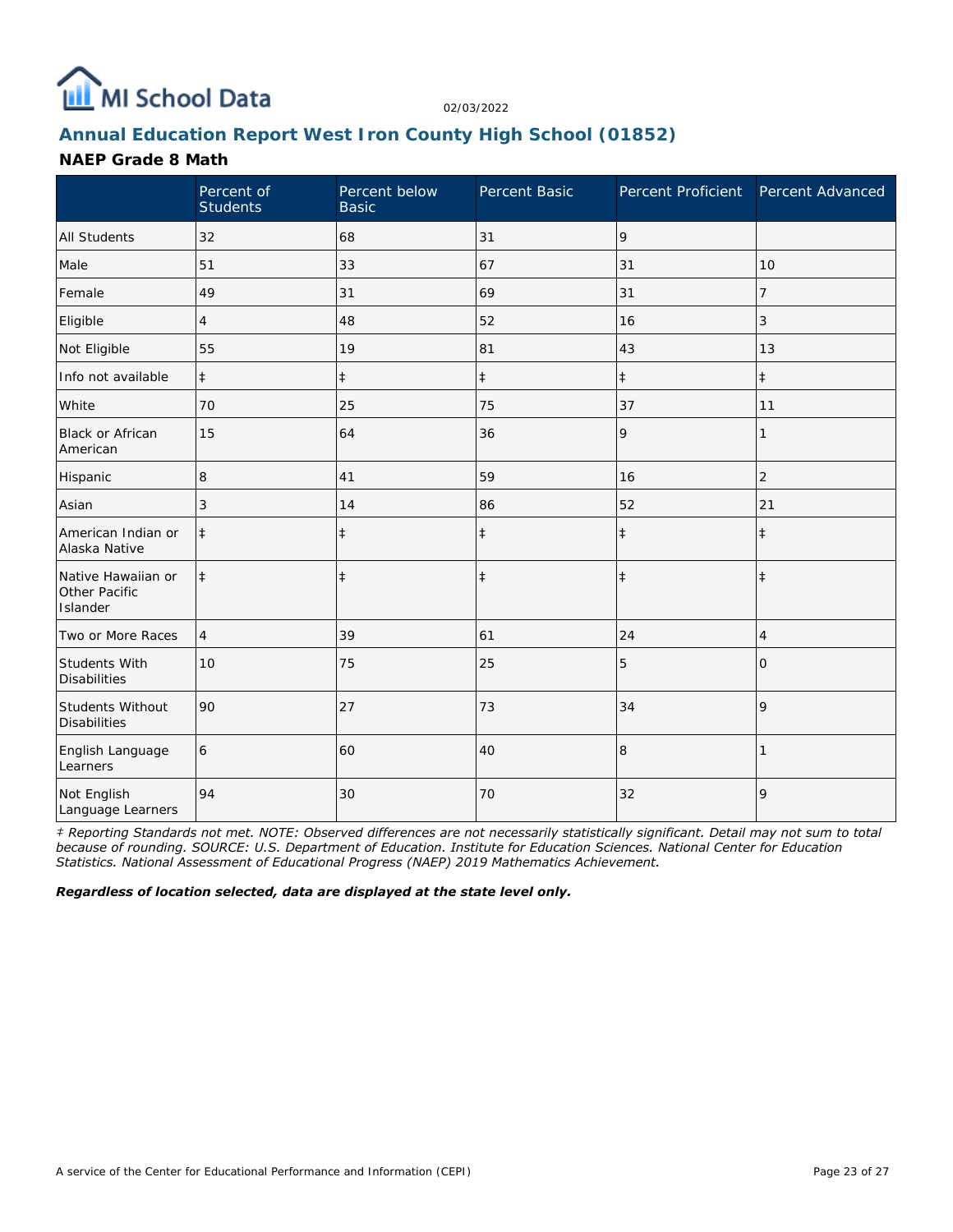

## **Annual Education Report West Iron County High School (01852)**

### **NAEP Grade 4 Reading**

|                                                 | Percent of<br><b>Students</b> | Percent below<br><b>Basic</b> | Percent Basic | Percent Proficient | Percent Advanced |
|-------------------------------------------------|-------------------------------|-------------------------------|---------------|--------------------|------------------|
| <b>All Students</b>                             | 100                           | 36                            | 64            | 32                 | $\overline{7}$   |
| Male                                            | 51                            | 40                            | 60            | 28                 | 6                |
| Female                                          | 49                            | 32                            | 68            | 36                 | 9                |
| Eligible                                        | 53                            | 49                            | 51            | 20                 | 3                |
| Not Eligible                                    | 47                            | 21                            | 79            | 45                 | 13               |
| Info not available                              | $\ddagger$                    | $\ddagger$                    | $\ddagger$    | $\ddagger$         | $\pm$            |
| White                                           | 65                            | 29                            | 71            | 37                 | 9                |
| Black or African<br>American                    | 18                            | 58                            | 42            | 15                 | $\overline{2}$   |
| Hispanic                                        | 9                             | 50                            | 50            | 18                 | $\overline{c}$   |
| Asian                                           | 3                             | 18                            | 82            | 44                 | 15               |
| American Indian or<br>Alaska Native             | $\ddagger$                    | $\ddagger$                    | $\ddagger$    | $\ddagger$         | $\ddagger$       |
| Native Hawaiian or<br>Other Pacific<br>Islander | $\ddagger$                    | $\ddagger$                    | $\ddagger$    | $\ddagger$         | $\ddagger$       |
| Two or More Races                               | 5                             | 33                            | 67            | 35                 | 8                |
| Students With<br><b>Disabilities</b>            | 10                            | 74                            | 26            | 10                 |                  |
| Students Without<br><b>Disabilities</b>         | 90                            | 31                            | 69            | 34                 | $\,8\,$          |
| English Language<br>Learner                     | 11                            | 57                            | 43            | 14                 | 3                |
| Not English<br>Language Learner                 | 89                            | 33                            | 67            | 34                 | 8                |

*# Rounds to zero*

*‡ Reporting Standards not met. NOTE: Observed differences are not necessarily statistically significant. Detail may not sum to total because of rounding. SOURCE: U.S. Department of Education, Institute of Education Sciences, National Center for Education Statistics, National Assessment of Educational Progress (NAEP), 2019 Reading Assessment.*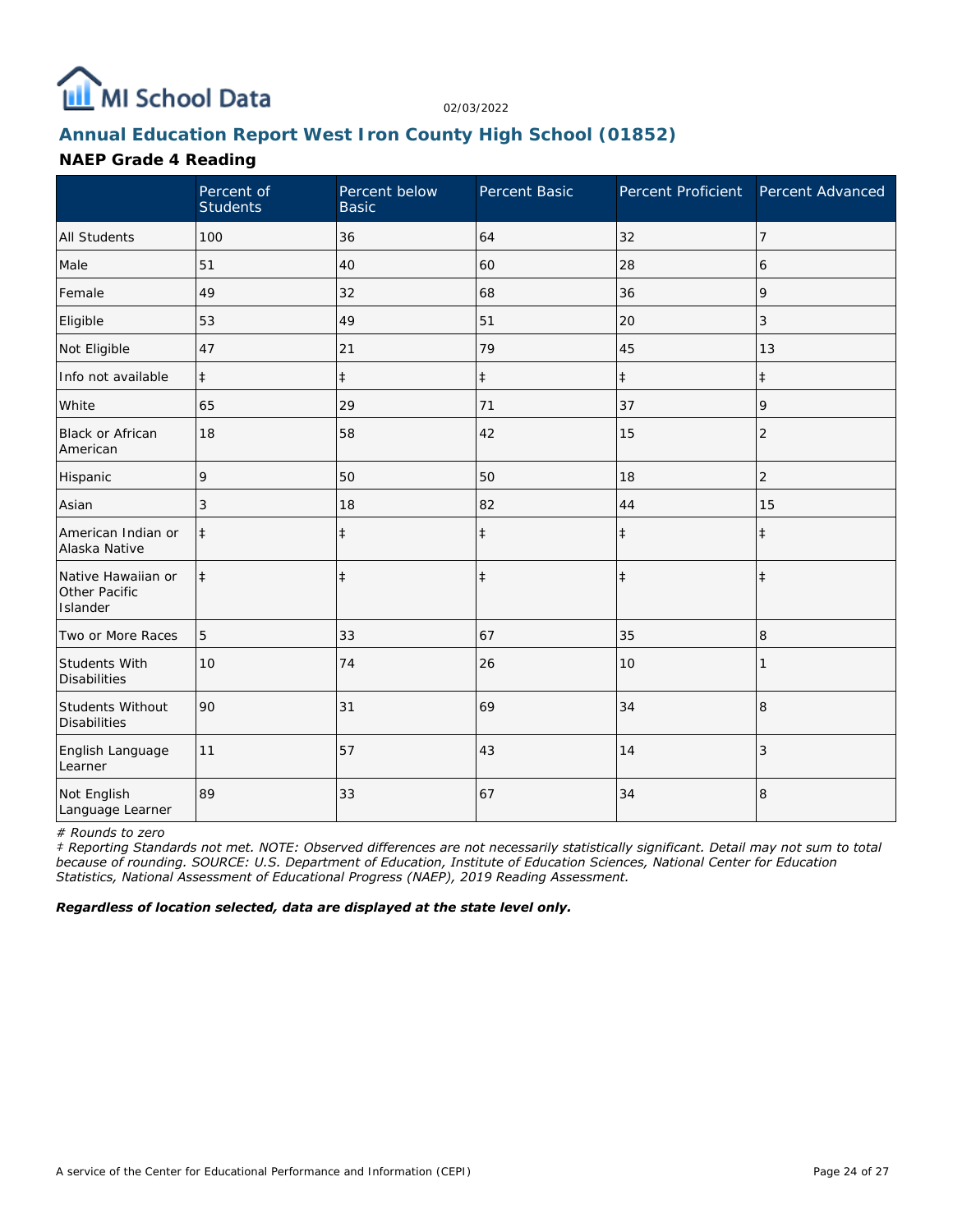

## **Annual Education Report West Iron County High School (01852)**

### **NAEP Grade 8 Reading**

|                                                 | Percent of<br><b>Students</b> | Percent below<br><b>Basic</b> | Percent Basic | Percent Proficient | Percent Advanced |
|-------------------------------------------------|-------------------------------|-------------------------------|---------------|--------------------|------------------|
| <b>All Students</b>                             | 100                           | 27                            | 73            | 31                 | 3                |
| Male                                            | 51                            | 32                            | 68            | 26                 | $\overline{2}$   |
| Female                                          | 49                            | 21                            | 79            | 37                 | 3                |
| Eligible                                        | 47                            | 39                            | 61            | 19                 |                  |
| Not Eligible                                    | 52                            | 15                            | 85            | 43                 | $\overline{4}$   |
| Info not available                              | $\ddagger$                    | $\ddagger$                    | $\ddagger$    | $\ddagger$         | $\pm$            |
| White                                           | 70                            | 22                            | 78            | 35                 | 3                |
| Black or Afican<br>American                     | 15                            | 48                            | 52            | 12                 | 0                |
| Hispanic                                        | 8                             | 36                            | 64            | 22                 | 1                |
| Asian                                           | 3                             | 14                            | 86            | 56                 | 6                |
| American Indian or<br>Alaska Native             | $\ddagger$                    | $\ddagger$                    | $\ddagger$    | $\ddagger$         | $\pm$            |
| Native Hawaiian or<br>Other Pacific<br>Islander | $\ddagger$                    | $\ddagger$                    | $\ddagger$    | $\ddagger$         | $\pm$            |
| Two or More Races                               | $\overline{4}$                | 23                            | 77            | 40                 | 5                |
| Students With<br><b>Disabilities</b>            | 11                            | 71                            | 29            | 5                  | $\Omega$         |
| Students Without<br><b>Disabilities</b>         | 89                            | 21                            | 79            | 35                 | 3                |
| English Language<br>Learner                     | 6                             | 57                            | 43            | 6                  | $\Omega$         |
| Not English<br>Language Learner                 | 94                            | 25                            | 75            | 33                 | 3                |

*# Rounds to zero*

*‡ Reporting Standards not met. NOTE: Observed differences are not necessarily statistically significant. Detail may not sum to total because of rounding. SOURCE: U.S. Department of Education, Institute of Education Sciences, National Center for Education Statistics, National Assessment of Educational Progress (NAEP), 2019 Reading Assessment.*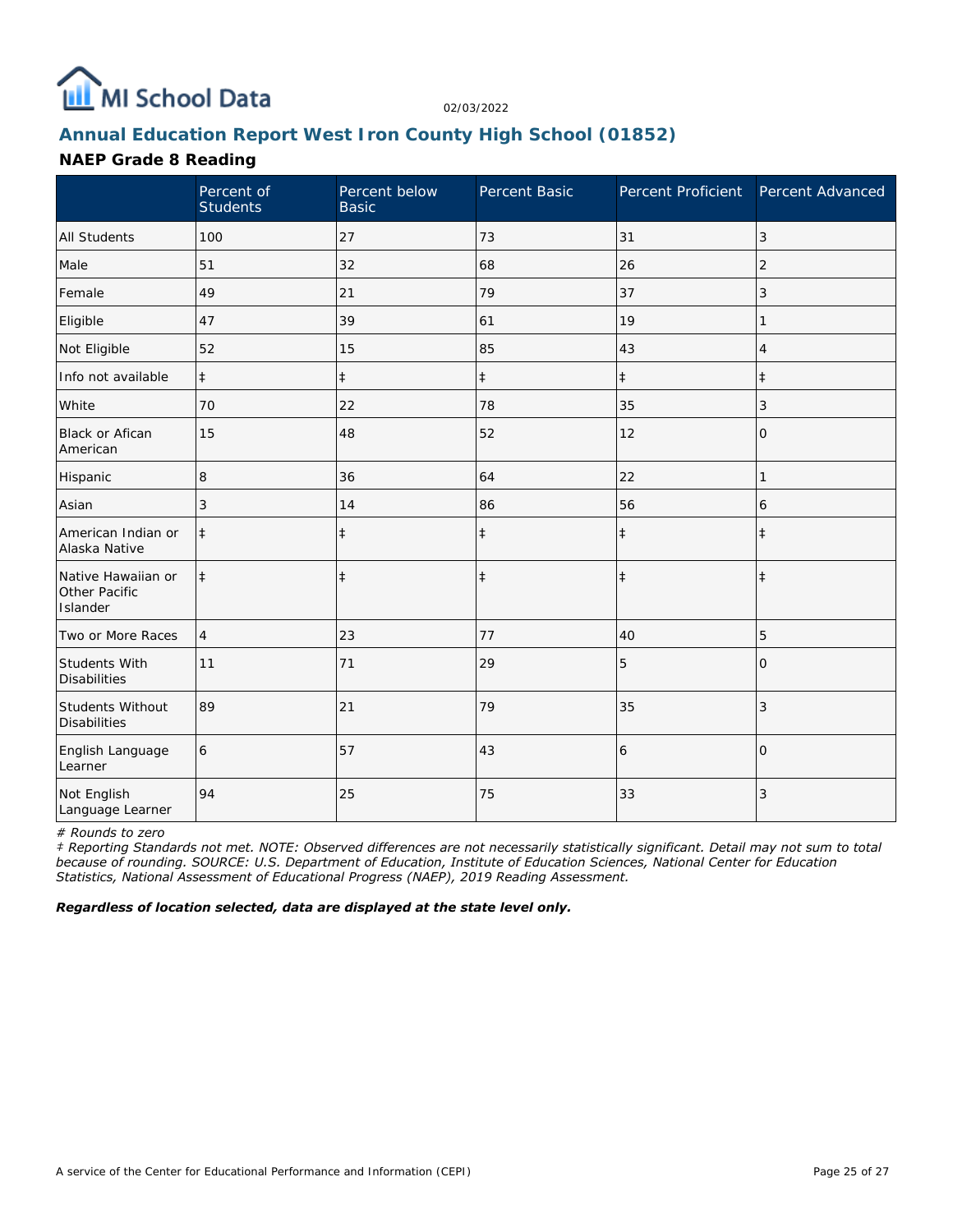

## **Annual Education Report West Iron County High School (01852)**

### **NAEP Participation Data**

| Grade | Subject | Participation Rate Standard Error<br>for Students with<br><b>Disabilities</b> |      | Participation Rate Standard Error<br>for Limited English<br><b>Proficient Students</b> |      |
|-------|---------|-------------------------------------------------------------------------------|------|----------------------------------------------------------------------------------------|------|
| 4     | Math    | 86.9                                                                          | 2.25 | 197                                                                                    | 0.97 |
|       | Reading | 85.4                                                                          | 2.57 | 98                                                                                     | 1.04 |
| 18    | Math    | 81.9                                                                          | 2.48 | 95                                                                                     | 1.79 |
|       | Reading | 83.3                                                                          | 2.41 | <u>o</u>                                                                               | 3.97 |

*The National Assessment of Educational Progress (NAEP) is periodically administered by the U.S. Department of Education based on assessments administered to samples of students in each state. Federal regulations require the display of state level NAEP data on the Annual Education Report. These data represent the performance of the most recent sample of Michigan students on the NAEP.*